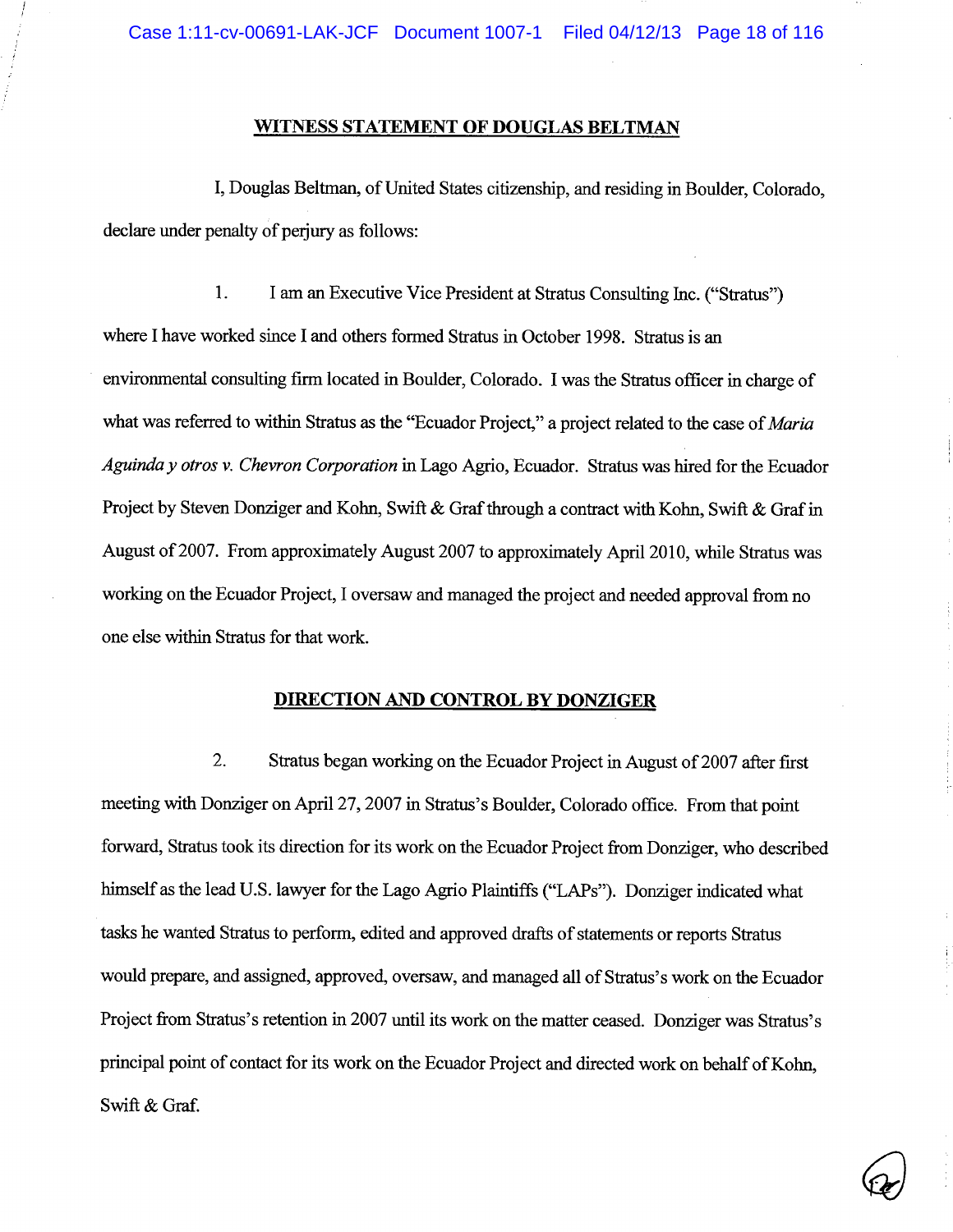#### Case 1:11-cv-00691-LAK-JCF Document 1007-1 Filed 04/12/13 Page 19 of 116

3. At no time was Stratus's work on the Ecuador Project directed by any of the named plaintiffs in the Lago Agrio Litigation, nor did Stratus ever have any contact with those named plaintiffs or receive an instruction that it understood to come directly from any of the named plaintiffs. Stratus has had no indication that any of those named plaintiffs ever reviewed anything Stratus prepared in connection with the Ecuador Project. Rather, to the extent Stratus received directions from Ecuadorians, those directions came from individuals such as Luis Yanza and Pablo Fajardo, who I understood to be also representing the Lago Agrio Plaintiffs.

4. Based on Stratus's experience during its time as an environmental consultant, Donziger exercised near complete control over major decisions of strategy for Stratus's Ecuador Project. Aside from the issue of funding, I do not recall an instance in which Donziger stated a need to get prior approval from a client or any other individual for a course of action. While others, including Pablo Fajardo and Luis Yanza, participated in decision making regarding the litigation, it was apparent to Stratus that those in the LAPs' Quito office, including Pablo Fajardo, worked for Donziger and Joe Kohn and not vice versa.

5. Regarding budgeting and funding of Stratus's Ecuador Project, it was apparent that Donziger had a significant degree of input, but that for large expenditures, approval from Joe Kohn was also needed. I communicated with Kohn on several occasions to describe Stratus's upcoming work and to seek approval for major expenditures. Nonetheless, we at Stratus understood Donziger to have control of strategy decisions.

#### **MARCH 3, 2007 MEETING**

6. It is my understanding that Dr. Ann Maest attended a March 3, 2007 meeting in Ecuador that included Donziger, Pablo Fajardo, Luis Yanza, Fernando Reves, as well as other

 $\overline{2}$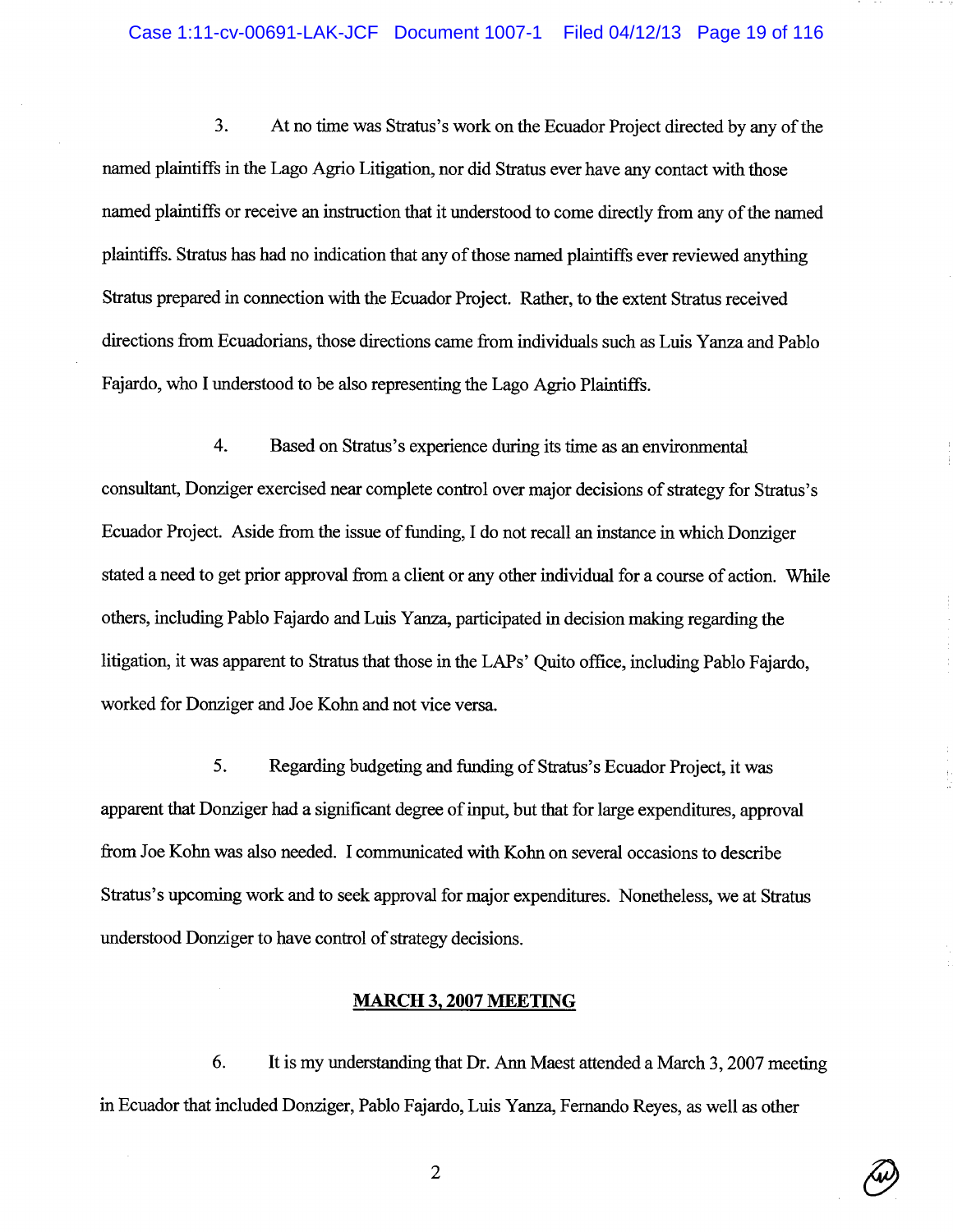consultants and lawyers for the LAPs. Based upon conversations and review of a video clip, I understand that Richard Cabrera also attended the meeting.

#### **STRATUS WAS HIRED AND CONTROLLED BY DONZIGER**

 $7.$ I understand that Ann Maest suggested to Donziger that he consider retaining Stratus to conduct a damages assessment, and that that suggestion led to Donziger contacting Stratus.

8. After some initial contact, Donziger met with Stratus on April 26, 2007, at Stratus's offices in Boulder, Colorado. A portion of this meeting was filmed by the Crude film crew. Joshua Lipton, Ann Maest, David Chapman, Preston Sowell, and I attended the meeting with Donziger. At that meeting, Donziger described Stratus's work as the preparation of a damages assessment on behalf of the LAPs for the Lago Agrio Litigation. Donziger described the specific elements of damages that he wanted to include in the damages assessment using an April 22, 2007, memorandum that he had previously provided to Joshua Lipton. In a prior email to Joshua Lipton, which I have reviewed, Donziger stated that the damages assessment would help be the basis to justify "a major damages claim, probably in the many billions of dollars."

9. Stratus entered into a retention agreement with Donziger and Kohn, Swift & Graf on August 20, 2007, to perform, among other things, a damages assessment. The contract specified that Stratus "shall coordinate with and receive technical direction regarding the scope of work from Clients' Project Manager." I understood that Donziger was the Clients' Project Manager.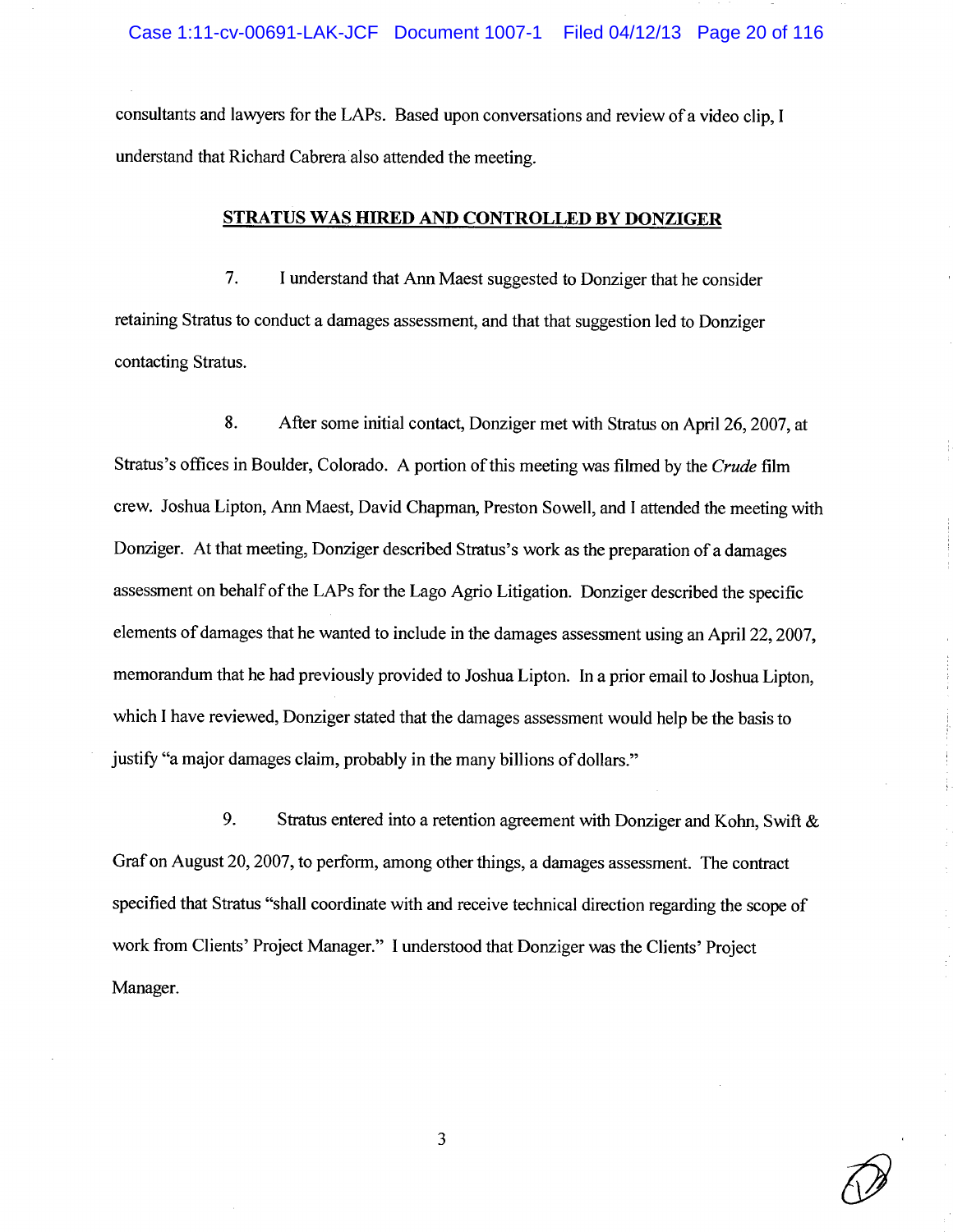## **DONZIGER INSTRUCTIONS REGARDING SECRECY**

10. Donziger insisted at all times that all aspects of Stratus's work related to the damages assessment, including Stratus's and the Lago Agrio Plaintiffs' lawyers' and representatives' meeting with Cabrera, their involvement in drafting the damages assessment and the November 2008 responses to the Lago Agro Plaintiffs' September 2008 questions or comments regarding the Cabrera Report (the "Responses") remain absolutely secret. Donziger stressed to me and Ann Maest the importance of Stratus ensuring that no one learn of Stratus's involvement in any aspect of the Cabrera Report, including the comments and Responses, unless Donziger directed us to reveal it – which he never did. Donziger instructed me that Stratus not tell anyone of Stratus's involvement with the Cabrera Report or Responses. Donziger also instructed me not to tell the LAPs' spokesperson, Karen Hinton, or Donziger's legal associate, Andrew Woods, that Stratus participated in drafting the Cabrera Report and certain of its annexes.

11. Stratus was aware that Donziger and the LAPs' representatives were not disclosing to the public that the LAPs' lawyers and their consultants had been involved in preparing the Cabrera Report. At Donziger's direction, Stratus also represented the Cabrera Report as having been prepared by Cabrera, including confirming the understanding of prospective endorser Lou Blanck that the "report is by an expert appointed by the judge..."

12. Donziger's secrecy instruction led me to affirmatively police communications and documents for anything that could reveal Stratus's or the LAPs' representatives' involvement in drafting the Cabrera Report and Responses. When Karen Hinton requested a report prepared by Dr. Richard Clapp for Donziger, which Stratus had converted into an annex for the Cabrera Report, after conferring with Donziger, I told her I was "not sure of its



 $\overline{\mathbf{4}}$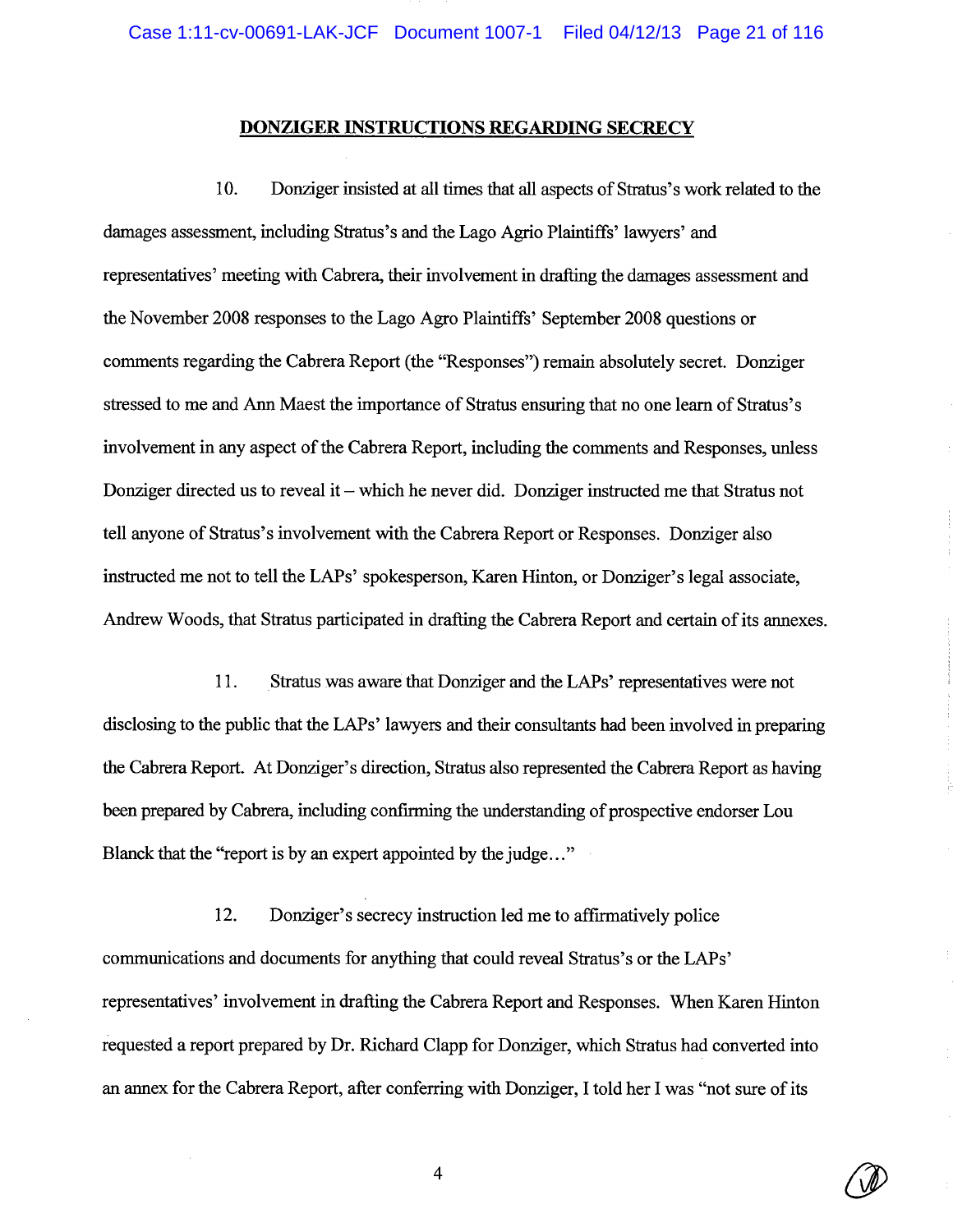#### Case 1:11-cv-00691-LAK-JCF Document 1007-1 Filed 04/12/13 Page 22 of 116

pedigree" to keep her from giving it out as authored by Dr. Clapp. Likewise, when Donziger wanted to provide Congressman McGovern's office material prepared by Clapp that had either been included in the Cabrera Report or I believed might be included in the Responses to the LAPs' comments on the Cabrera Report, I kept that from occurring to avoid distributing "proof" that Stratus and the LAPs' team wrote the Cabrera Report.

13. On November 9 and 10, 2008, United States Representative Jim McGovern visited Ecuador on a "fact-finding trip" in part related to the Lago Agrio litigation. In early November 2008, Steven Donziger instructed me to talk to Richard Clapp regarding Clapp's interactions with the Congressman regarding the Cabrera Report so Clapp didn't "go off the reservation and talk to the congressman in a way that damns the Cabrera report with faint praise." Steven Donziger also did not authorize Stratus to disclose its role on the Cabrera Report to the congressional delegation. Based on his instructions, I helped Steven Donziger limit the distribution of one of Richard Clapp's reports, which was intended for the Cabrera Response, so that the delegation and others would not have that document. In the following months, Steven Donziger also instructed me to honor a request from the Congressman's office for talking points and notes. At no time did Donziger authorize disclosure of Stratus's role in the Cabrera Report and the Cabrera Response to Congressman McGovern or anyone on his staff.

#### **CABRERA MEETINGS**

14. Donziger asked Ann Maest and me to travel to Ecuador in early January 2008 as part of our work on the damages assessment. On this occasion, we were in Ecuador from January 13 to 19. During this trip, at Donziger's request Ann Maest and I met with Richard Cabrera, Steven Donziger, Pablo Fajardo, Luis Yanza, Luis Villacreces, and others at the private

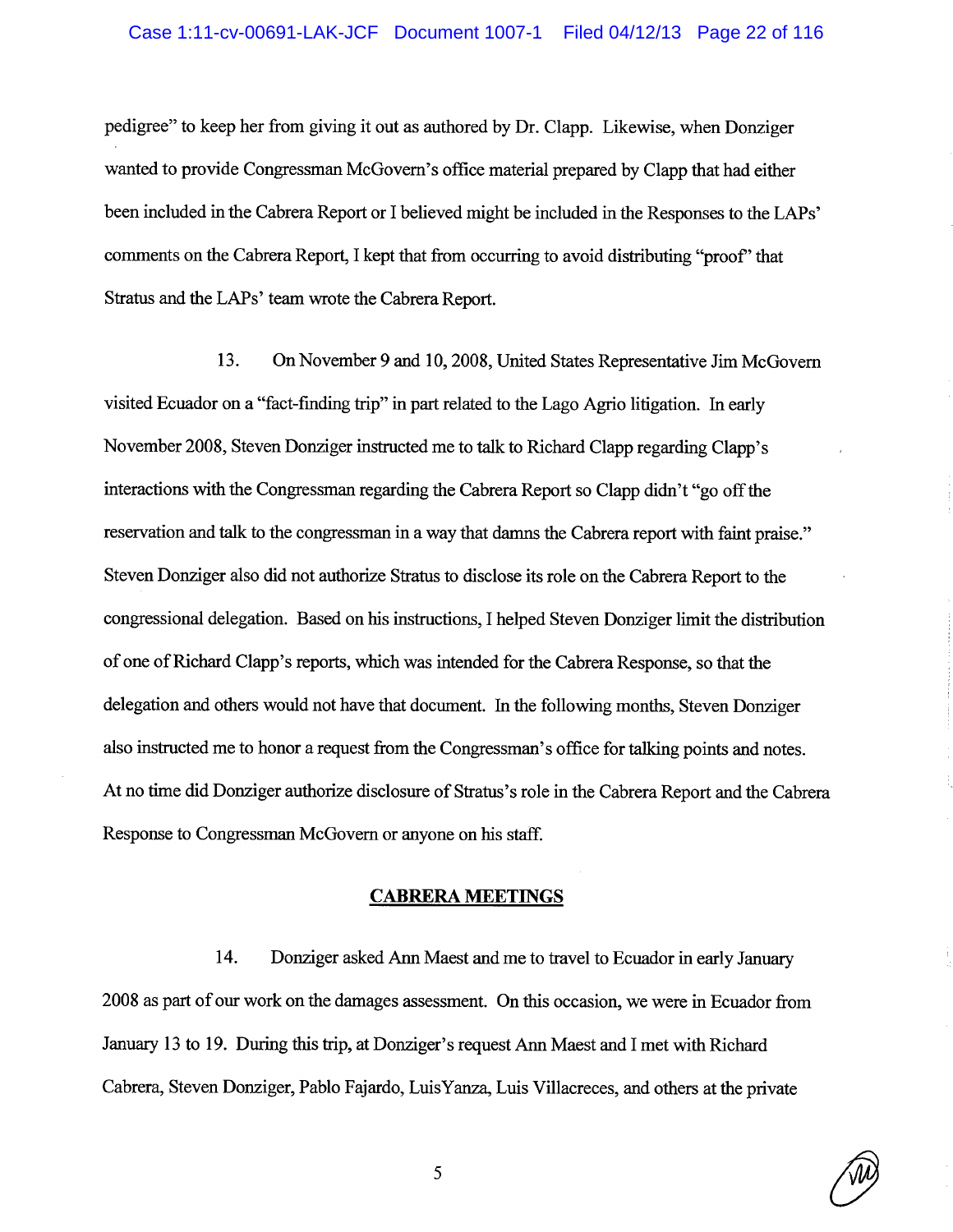#### Case 1:11-cv-00691-LAK-JCF Document 1007-1 Filed 04/12/13 Page 23 of 116

residence of Juan Aulestia in Quito. Donziger told me that the purpose of Dr. Maest and me attending this meeting was for Cabrera to meet us. Based on interactions between Cabrera, Donziger, and the LAPs' team at this meeting, it was clear that Donziger, the LAPs' legal team, and Cabrera were working closely together. No one was present from Chevron and it was evident from the location and discussion that the meeting was meant to be private. I did not have an understanding from that meeting that Cabrera said that he needed the LAPs' team's materials in advance of his report filing deadline with the court.

15. Based on that meeting with Cabrera and a review of his background, Cabrera lacked the skill, qualifications, and experience to conduct or review a multi-disciplinary environmental damages assessment himself.

16. At no time did I ever see any indication of an independent Cabrera "team" nor did I ever meet anyone I understood to be a member of Cabrera's "independent team." To the contrary, individuals that I am aware of who assisted in preparing the Cabrera Report were affiliated with or working at the direction of Donziger and the LAPs' representatives.

17. At no point during Stratus's time working on the Ecuador Project, including at the January 2008 meeting, did I have an understanding that Cabrera was preparing his own report. It was clear from statements Donziger and others made that the LAPs' team expected the Lago Agrio court to rely upon the Cabrera Report in rendering its judgment.

18. To the extent Cabrera was paid for any work associated with drafting the Cabrera Report, hiring his own expert "team," or drafting any of the responses to the LAPs' comments regarding the Cabrera Report, I saw no evidence that he actually performed any such work.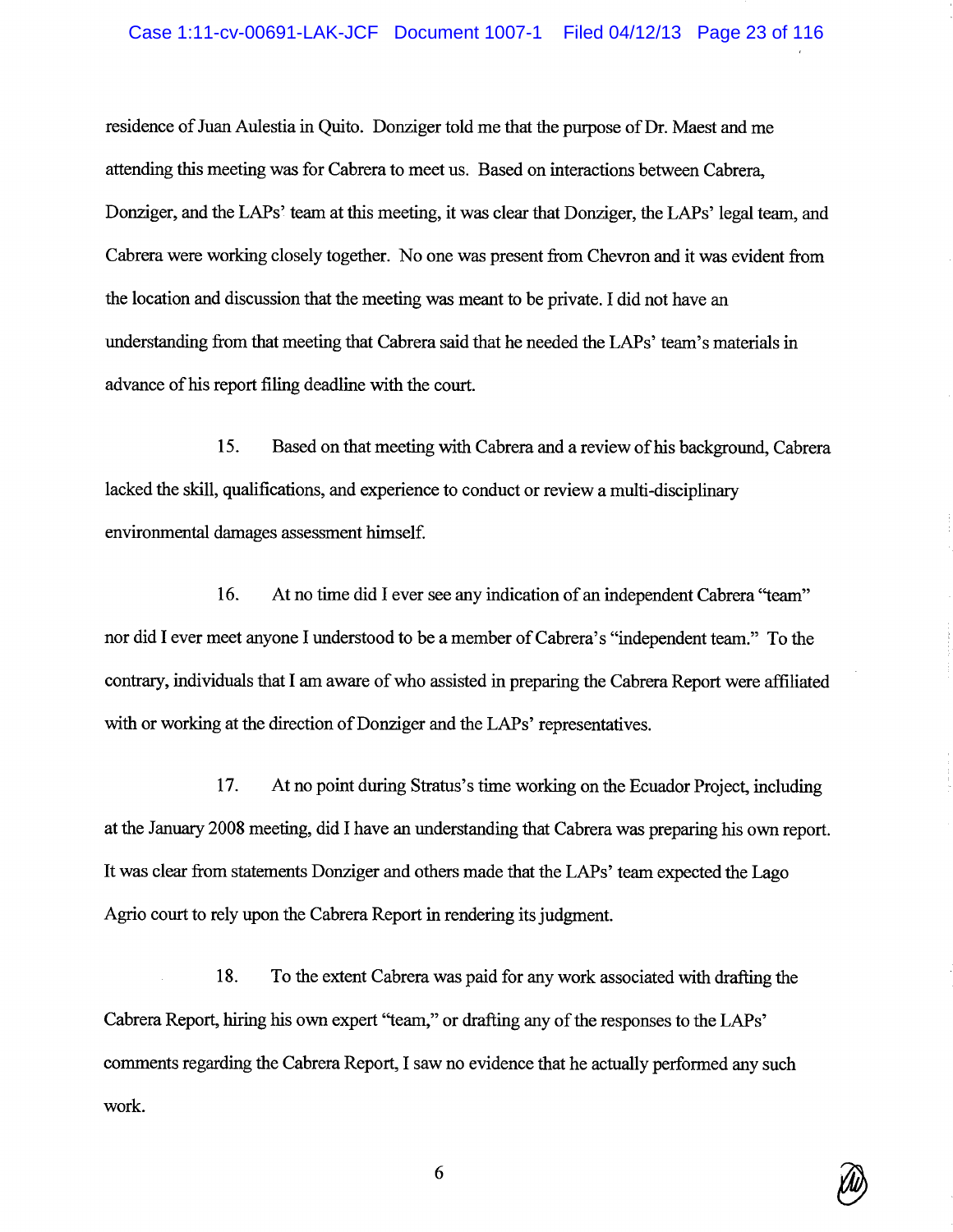#### **THE LAPS' FEBRUARY 2008 SUBMISSION TO CABRERA**

I understand now that in a document dated February 18, 2008, the LAPs 19. filed a notice with the Lago Agrio court stating that they were providing Cabrera with documents. Stratus had no involvement with this submission and whatever the LAPs submitted as attachments to this February 18, 2008 filing was not material drafted by or provided to the LAPs' legal team by Stratus. Whatever the LAPs' representatives submitted could not have been Stratus's drafts of portions of the Cabrera Report. I did not complete the first draft of the portions of the summary report that Donziger assigned to me until early March 2008.

### **DRAFTING OF THE CABRERA REPORT AND ANNEXES**

20. I and others at Stratus understood, based on information provided to us and personal observation, that the former concession area is currently an active oil producing area containing operations by Petroecuador. I did not see any indication that the Republic of Ecuador planned to discontinue its extensive oil production operations in the former concession or surrounding area. To the contrary, I am aware that since the TexPet/Petroecuador concession ended in 1992, Petroecuador has operated in and expanded oil operations in the Oriente.

21. I first visited the Oriente in January of 2008, 18 years after TexPet ceased all oil production operations in Ecuador. Petroecuador was conducting extensive oil operations in the area and had caused contamination as a result of its operations there. Donziger never asked Stratus to conduct an assessment of the contamination caused by Petroecuador or to attempt to allocate any identified contamination between TexPet and Petroecuador. Furthermore, the environmental sampling designed and conducted by the LAPs' representatives indicates that Donziger and the



 $\overline{\mathcal{L}}$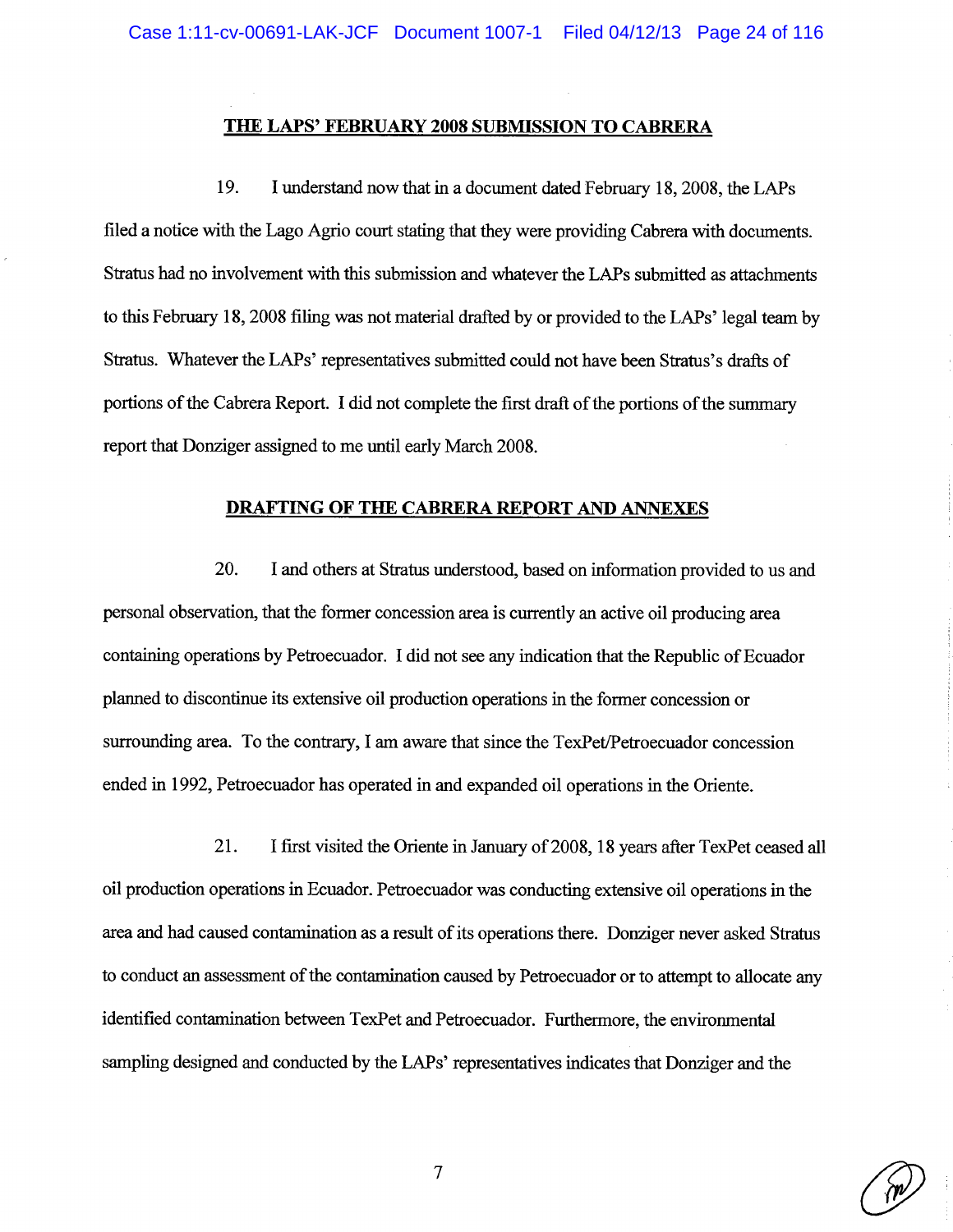#### Case 1:11-cv-00691-LAK-JCF Document 1007-1 Filed 04/12/13 Page 25 of 116

LAPs' representatives were not concerned with allocating the contamination caused by Petroecuador to anyone but TexPet, and in fact their data do not allow for such an allocation.

22. At Stratus, I was the primary contact with Donziger, and managed the team of Stratus employees doing work for the Cabrera Report. Donziger had generally told me that Stratus's work on the Cabrera Report was permitted and authorized by court order. I prepared the first draft of substantial parts of the document that would be filed as the "Summary Report of Expert Examination," which was the main body of the Cabrera Report. At Donziger's direction, I drafted my portions of the report in the first person as though it was written by Richard Cabrera. I supervised the preparation by Dr. Maest and other Stratus personnel or subcontractors of 11 of the 24 sub-reports and appendices, known as "Annexes," to the Cabrera Report. I reviewed and revised 10 of those annexes before they were filed as part of the Cabrera Report.

23. I prepared the first draft of substantial parts of the document that would be filed in the Lago Agrio Litigation as the "Summary Report of Expert Examination" "By: Richard" Stalin Cabrera Vega" on April 1, 2008, and dated March 24, 2008, as the Microsoft Word file "PG.report.v1.doc." I emailed my draft of a portion of the Summary Report to Donziger on February 27, 2008. That document and subsequent versions I prepared, with the assistance of other Stratus employees, were drafted in English, in Cabrera's voice, and state in the first sentence that "[t]his report was written by Richard Cabrera" to provide "expert technical assistance to the Court" in the Lago Agrio Litigation. Later versions were dated March 24, 2008, which is the date I understood the Cabrera Report was to be filed. On March 12, 2008, I sent Stratus's English version of substantial parts of the Summary Report, a Word file named "PGreport.v1.english.doc" for translation to Spanish. The Summary Report was not at that time complete; it still had notes and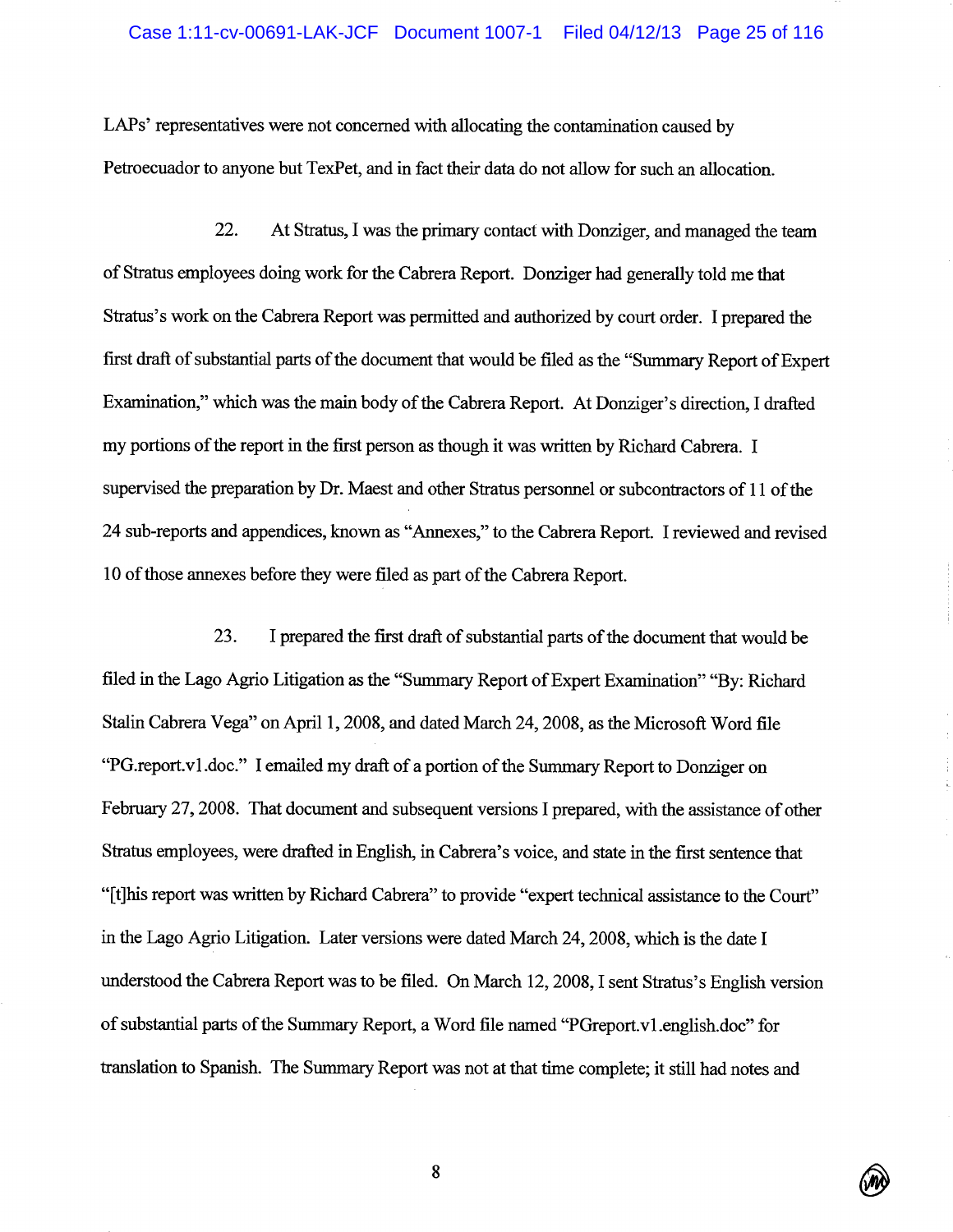placeholders, including for information that would come from specific annexes that were still being completed.

24. I continued to provide comments on and material for the Summary Report and annexes to Donziger and LAPs' team members in Quito up to the night of March 30, 2008, when I provided comments to Donziger on a draft damages table for the Summary Report that I had received from him. On the morning of April 1, 2008, Donziger emailed a Microsoft Word version of the Summary Report named "Informe Sumario Version Final (Steve).doc" to me and Dr. Maest "for translation" to English. It was my understanding that this was an electronic version of the Summary Report that Richard Cabrera was filing that same morning in the Lago Agrio court.

25. In addition to the Summary Report, Stratus or its subcontractors prepared drafts of 11 of the 24 annexes that were filed with the Cabrera Report. Ann Maest personally drafted or managed the drafting of Annexes B, D, and G, and participated in the drafting or reviewing of others. Other Stratus employees drafted Annexes C, J, K, N, O, Q, and T. Stratus employee Mike Carney drafted Annex J, Stratus employees David Mills and Megan Lawson drafted Annex O, David Mills drafted Annex Q, and Eric English and David Mills drafted Annex T. Stratus also hired the subcontractor, William Powers, who wrote the report that was incorporated into Annex S and also used in Annex T. Richard Clapp prepared for Donziger the report that was incorporated into Annex K. With regard to the other annexes filed with the Cabrera Report, my understanding is that Taniya Naranjo and Ximena Echevarria on the LAPs' Quito team drafted Annex E, and others assisted with Annex H, and a company by the name of Uhl, Baron, Rana and Associates ("UBR") drafted the report that was used for Annex R.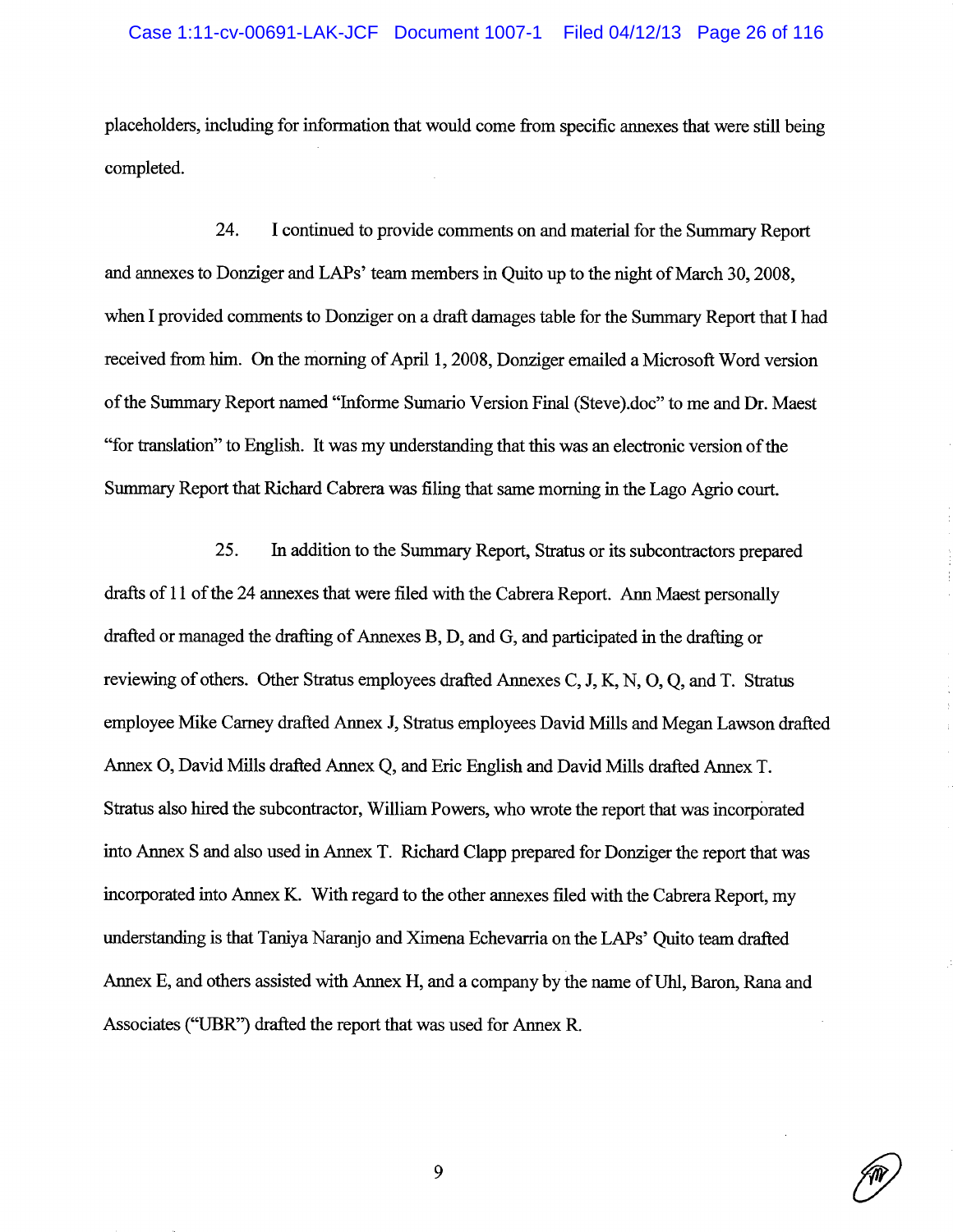#### Case 1:11-cv-00691-LAK-JCF Document 1007-1 Filed 04/12/13 Page 27 of 116

26. Stratus retained 3TM International ("3TM"), a small environmental consulting firm located in Houston, Texas, to conduct environmental cleanup costing analyses as part of a mediation process between the LAPs and Chevron. Stratus has worked with 3TM on another project to estimate soil remediation costs. For the Ecuadorian Project, 3TM provided Stratus with drafts of potential soil remediation and unjust enrichment reports around November 2007. Donziger said that for the Cabrera Report he wanted environmental cleanup cost estimates that were different than those conducted by 3TM. As a result, Stratus did not use 3TM's work in conducting the damages assessment work for the Cabrera Report.

27. Donziger and Fajardo told me to whom authorship of the various Cabrera Report Annexes should be attributed, and I recorded those names in a table. Donziger told me that the reason for the attribution was to make it more difficult to uncover that Stratus had written the Annexes. Donziger told Stratus to indicate on the draft Summary Report that it was written "By" Richard Cabrera" and instructed Stratus to draft its portions of the Summary Report in the first person (e.g. "I, Richard Cabrera, find..."). Stratus was provided with a format for annexes from the LAPs that indicated the annexes were written by the "Cabrera Technical Team" rather than Stratus.

28. Misattribution of authorship is not standard practice for Stratus. In other cases, when Stratus has drafted materials for submission to a court or administrative hearing, or any similar proceeding, Stratus had submitted those materials to our clients under Stratus's name or otherwise made it clear that Stratus participated in drafting the materials, or with no attribution at all.

29. I never discussed the substance of any part of the Cabrera Report or any annex with Richard Cabrera nor received any inquiry from him regarding that report. During the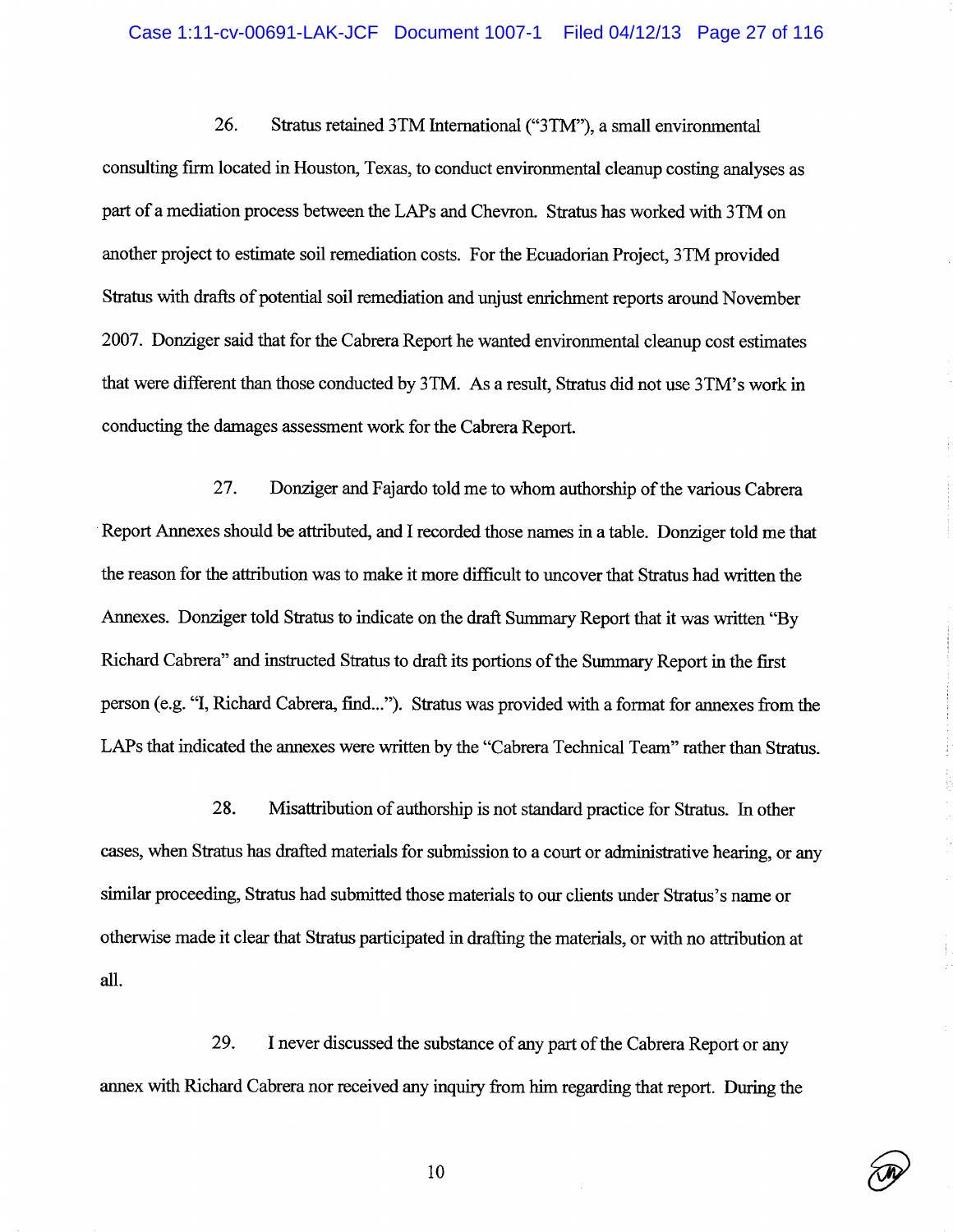#### Case 1:11-cv-00691-LAK-JCF Document 1007-1 Filed 04/12/13 Page 28 of 116

time of working on materials for the Cabrera Report, I never saw or heard any indications from Donziger, Fajardo, or any other member of the LAPs' team, or anyone else, that Chevron was able to submit information, documents, or their own report to Cabrera. In the many discussions of the drafting of the report, no one affiliated with the LAPs' team suggested that Chevron would be able to provide their own comments, documents, information, data, narratives, summaries, analyses, or reports to Cabrera for his report or that Chevron ever had the opportunity to do so.

30. All of the damage amounts that were included in the draft Summary Report and Annexes provided by Stratus to the LAPs' team appear unchanged in the report filed by Cabrera. The only persons I am aware of working on the Cabrera Report were the LAPs' consultants, lawyers, and affiliates. Although most of my work took place in the U.S., I spent time physically working in the LAPs' team's Quito office at various times in January, February and March of 2008. I never saw any indication of input by Richard Cabrera on the Summary Report or annexes. In fact, the day before I left Quito after working there for a week on the Cabrera Report materials, I saw what I was told was Annex A of the Cabrera Report boxed up in the LAP team's office for transport to and filing in the Lago Agrio court.

31. In all the work Stratus performed, including the drafting of portions of the Cabrera Report, Donziger never instructed Stratus to conduct any analysis of the contamination in the former concession area caused by Petroecuador, including recent spills by Petroecuador. In Stratus's review of the evidence, it observed that some of the samples with the highest levels of petroleum in soil were at sites where Petroecuador had operated or was currently operating. From the documents I reviewed, TexPet had remediated all of the pits it was responsible for in accordance with its settlement agreements with the Government of Ecuador. Nonetheless,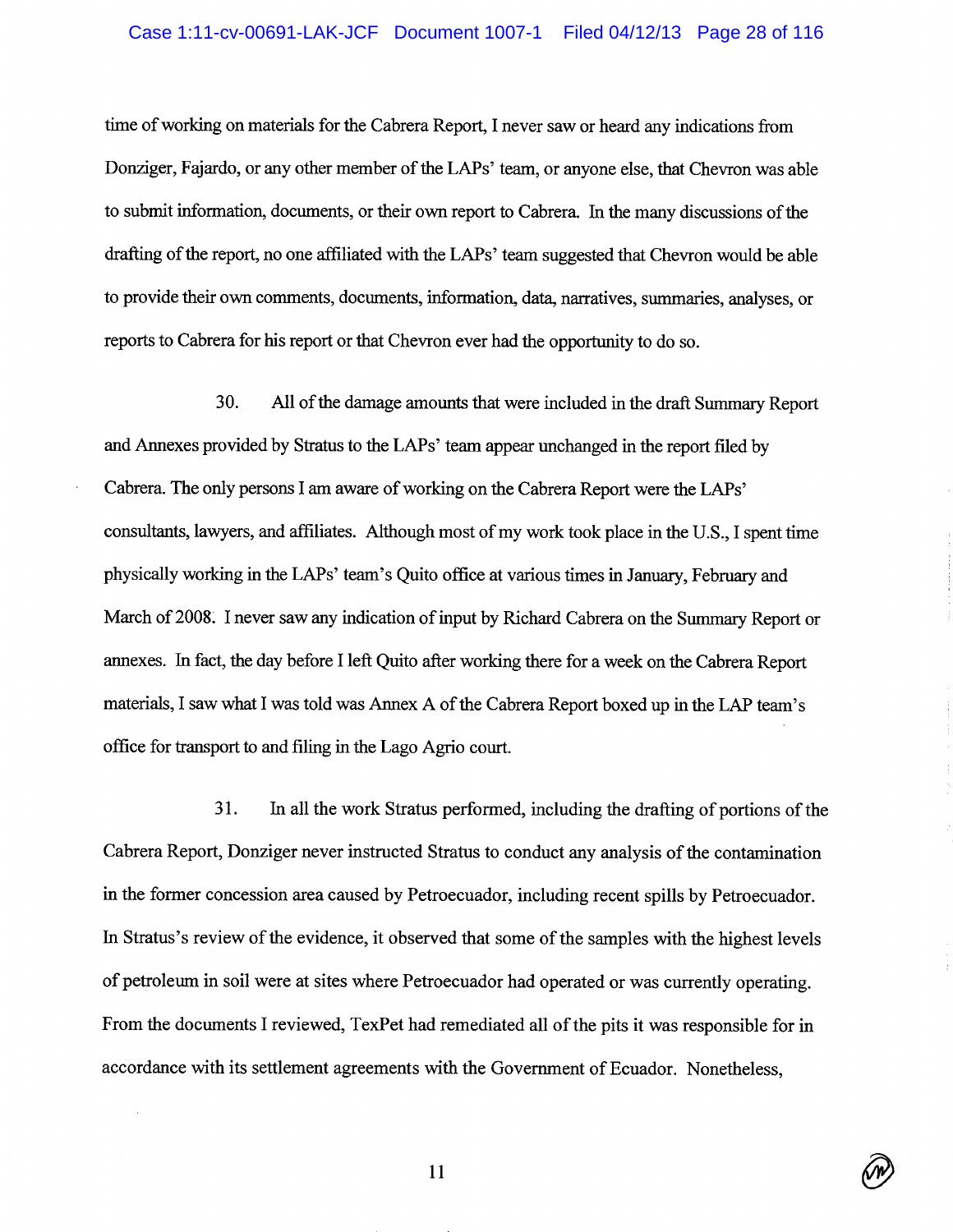Donziger never told Stratus or me to attribute any of the contaminated soil samples and open pits to Petroecuador.

### **OVERARCHING ASSUMPTIONS OF THE CABRERA REPORT**

32. Stratus used a series of overarching assumptions at the direction of Donziger in developing the opinions and conclusions set forth in the Cabrera Report. These assumptions, combined with specific instructions from Donziger as to each damage category, are determinative of the dollar values calculated in the Cabrera Report's damages assessment.

33. The first assumption Stratus was directed to make was that it was not necessary to allocate any of the responsibility to Petroecuador for the condition of any of the sites in the former concession area. Yet, Stratus was aware of the Settlement Agreement and Release that existed between TexPet, Petroecuador and the Republic of Ecuador. Stratus was also aware that pursuant to the Remedial Action Plan ("RAP") that was part of that settlement, TexPet had agreed to remediate specified sites in the former concession area. The damages assessment in the Cabrera Report is not limited to only those sites that TexPet agreed to remediate in the RAP. To the contrary, the majority of the sites included in the Cabrera Report's damages assessment are sites that were not TexPet's responsibility to clean-up pursuant to the RAP.

34. Second, Donziger directed Stratus to ignore the ongoing clean-up in the former concession area, which was known at the time as the "PEPDA" program. Stratus was not asked to determine the likely cost of carrying out a remediation in the former concession area of the same type as that being conducted by PEPDA. An estimate of the cost to remediate pits or stations in the former concession area should be based on the actual costs of similarly remediating pits or stations in the former concession area, if available. Petroecuador has substantial experience with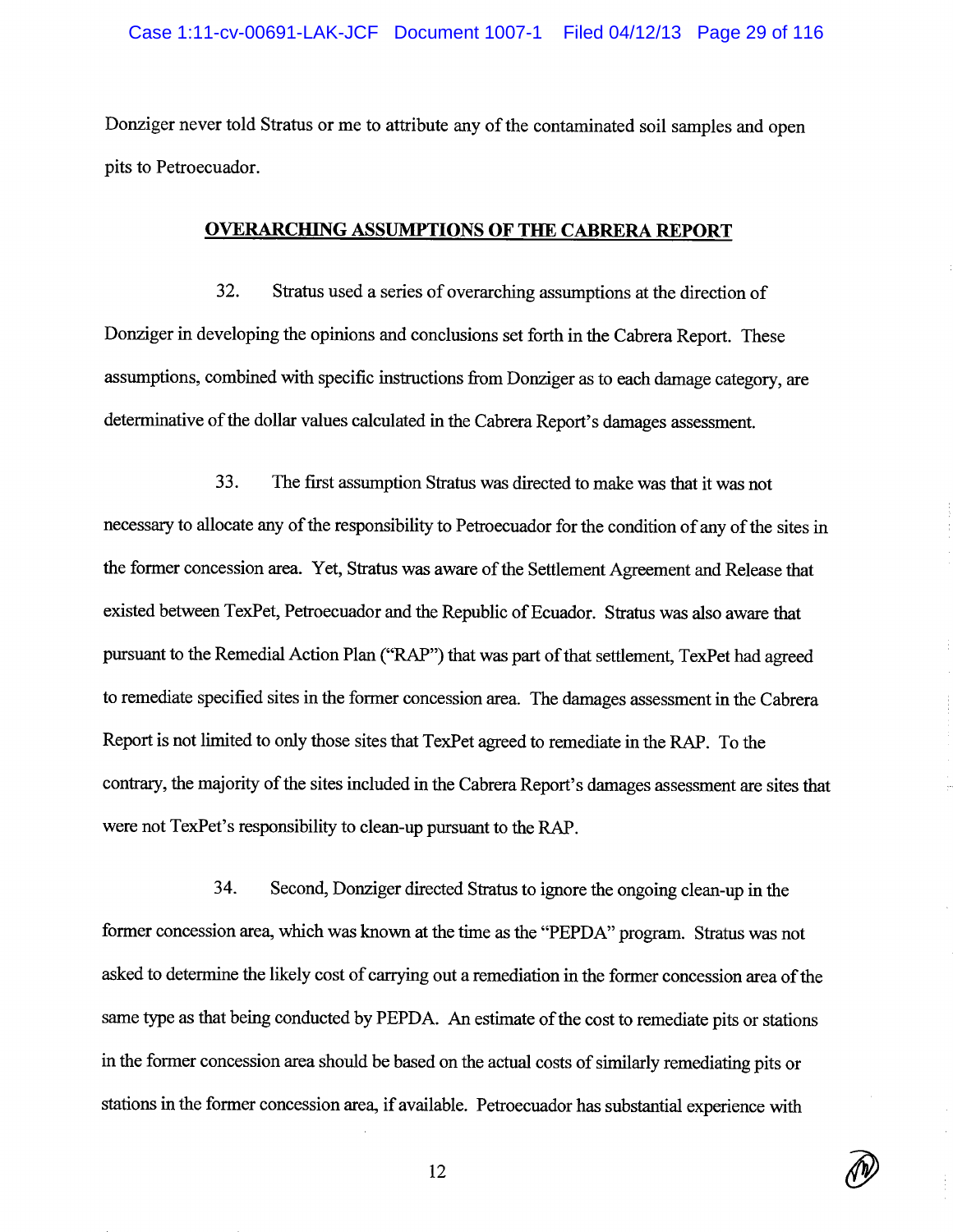#### Case 1:11-cv-00691-LAK-JCF Document 1007-1 Filed 04/12/13 Page 30 of 116

similarly remediating pits and stations in the former concession area. Petroecuador's historical costs are the best evidence of unit costs for remediating the pits and stations in the Oriente.

35. The Cabrera Report does not address whether the remedial actions it recommends Chevron pay for were already being undertaken or contemplated by others or had been completed. Stratus was aware that the PEPDA program was remediating pits in the former concession area. Donziger instructed Stratus to ignore the PEPDA remediation in calculating damages for the Cabrera Report. As a result, many of the pits that the Cabrera Report finds require cleanup had already been remediated or were in the process of being remediated by Petroecuador as part of the PEPDA program at the time the Cabrera Report was filed.

36. The third assumption of the Cabrera Report was that the soil cleanup levels identified by the LAPs' lawyers were the appropriate ones to use in the damages assessment. I indicated in a March 4, 2008 email to Juan Pablo Saenz "[s]omewhere along the line someone decided that the 1,000 mg/kg [equivalent to 1,000 ppm] TPH standard for 'ecosistemas sensibles' is the one to use for our case, and I'm trying to write up a justification for it." I came to understand that Donziger and the LAPs' lawyers had decided that the 1,000 ppm standard should be used for the damages assessment, and they later decided that the cleanup level should be lowered from 1,000 ppm to 100 ppm. Per the Agency for Toxic Substances and Diseases Registry ("ATSDR"), "TPH itself is not a direct indicator of risk to humans or to the environment." Donziger instructed us to use the 100 ppm cleanup level for damage calculations knowing it would elevate the remediation cost estimates, and we followed his instructions.

37. The fourth overarching assumption provided to Stratus was the number of pits in the former concession. LAPs' representatives provided Stratus with a "pit inventory" to use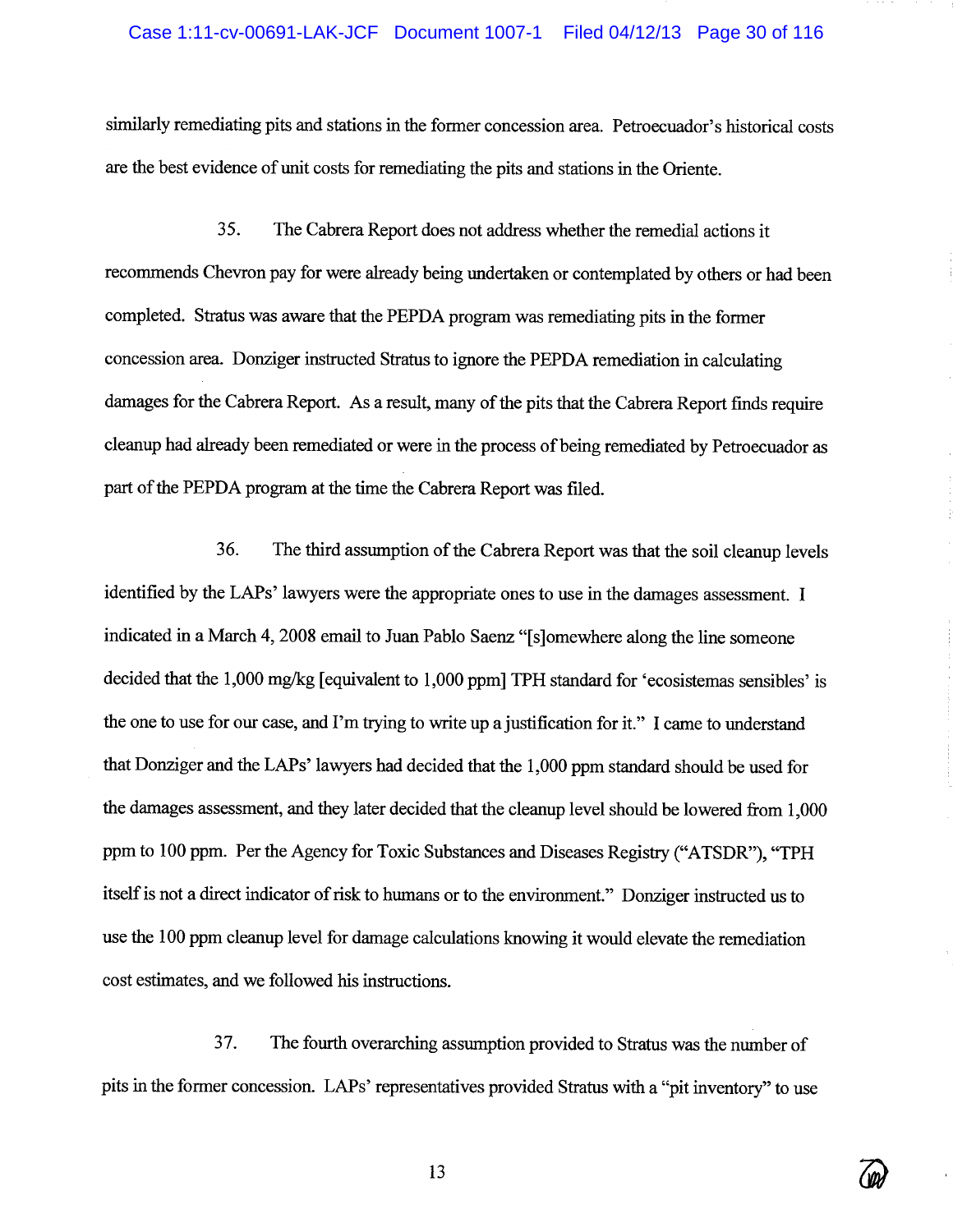in conducting the damages assessment work that listed 916 or 917 pits as having been constructed by TexPet. Stratus understood that this pit inventory was created by the LAPs' representatives or their associates. Stratus was never requested to, and did not do, a verification that the 916 or 917 pits shown on the inventory in fact existed. Donziger nonetheless instructed Stratus to use the pit inventory as the basis for a remediation cost assessment assuming that its "pit count" was accurate, which we did.

#### **THE CABRERA NOVEMBER 2008 RESPONSE**

38. Despite the fact that the LAPs' lawyers and consultants drafted the Cabrera Report, after the Cabrera Report was submitted to the Ecuador court on April 1, 2008, Donziger instructed me to conduct additional damages assessment work for comments on the Cabrera Report that would seek to increase the damages assessed by billions of dollars. I began the process of preparing comments in June 2008. I never before or since have been involved in a situation where I have participated in drafting a report and after that report was adopted by the Court's expert, commented on it.

39. We began planning comments on the Cabrera Report shortly after it was filed. We (Steven Donziger, Pablo Fajardo, Luis Yanza, Jen Peers, Ann Maest and I) met in Boulder June 4-5, 2008 to discuss, among other things, the planned comments. Karen Hinton was also present on June 4th. I understood these comments to be a "formal response to the Court about the Expert's Report." Stratus created an extensive to-do list for the comments project. Ann Maest, David Mills, Jen Peers, and I all worked on portions of the text for the comments. We completed our work on the comments in the U.S. and sent it to the LAPs' team.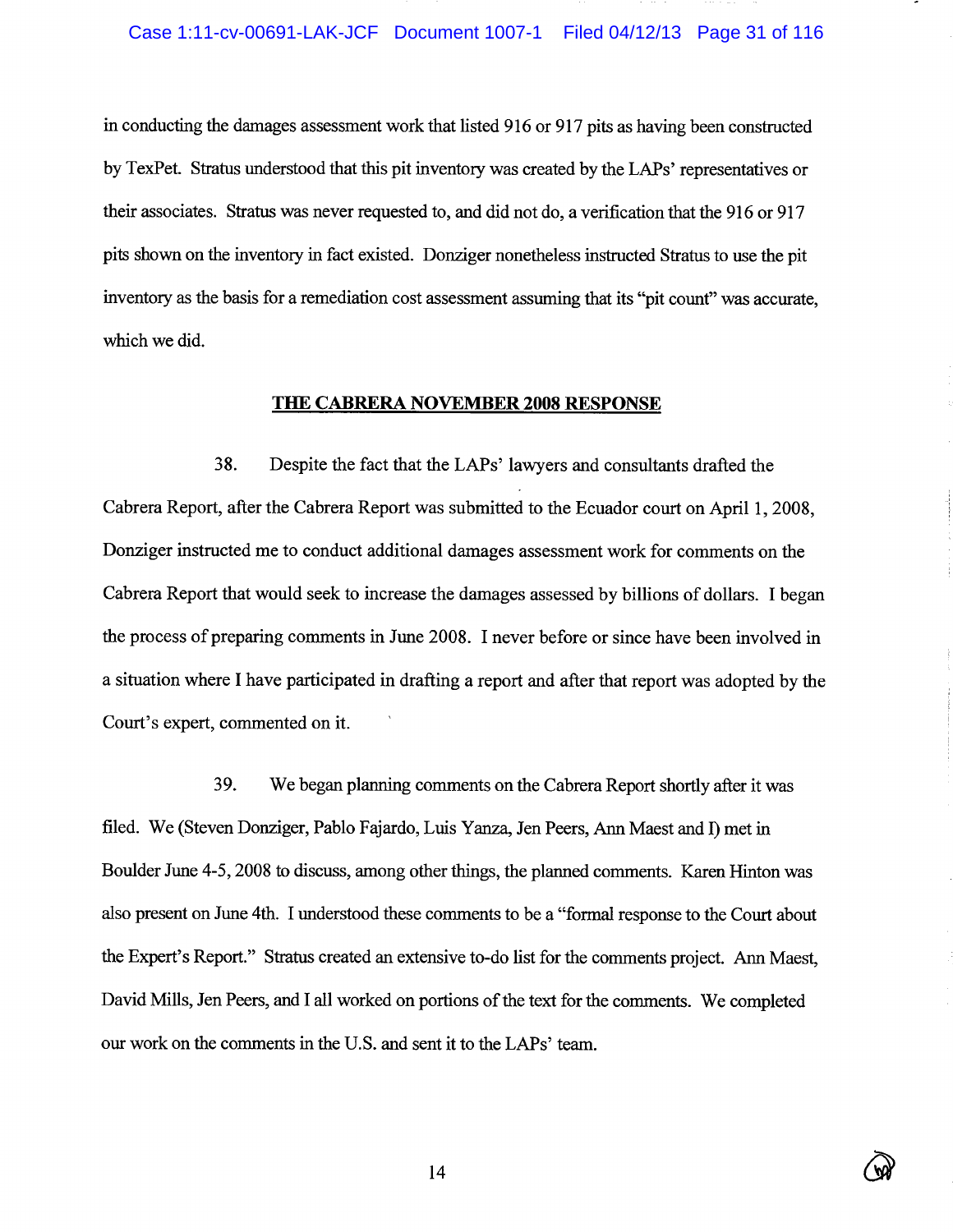40. The comments generally approve of the Cabrera Report but claim that "[t] he omissions we have been able to detect in Expert Richard Cabrera's Expert Report greatly favor the interests of the defendant, given that said omissions either minimize or fail to consider certain environmental damage and legislation that should definitely be taken into account in the evaluation." The comments, including the portions prepared by Stratus, do not disclose the drafting of the Cabrera Report by Stratus or the LAPs' representatives, i.e., that the LAPs' representatives were commenting on their own report. For example, at Donziger's direction Stratus prepared the soil remediation cost estimate to the Cabrera Report of \$1.7B based on a remediation standard of 1,000 ppm of TPH. It then prepared comments claiming that "the cleanup proposed by the Perito is inadequate, and it will not restore the environment to its original state before the environmental damage occurred" and "we consider 100 ppm TPH to be a much better cleanup level that will achieve an environmental restoration that is much closer to the conditions prior to the damage caused by Texaco, as instructed by the Court." The text then states "the total cost to remediate soils to 100 ppm TPH should be \$2,743,000,000." For context, Donziger had insisted on using a standard of 1,000 ppm even though the standard used by PEPDA is 2,500 ppm. He then insisted on further lowering that to 100 ppm.

41. I understand that on September 16, 2008, the LAPs submitted their comments to "the Expert Report filed by Expert, Richard Cabrera Vega", containing Stratus's work.

42. I also understand that on September 15, 2008, Chevron filed extensive objections to the Cabrera Report, including 22 scientific expert reports. Donziger did not ask Stratus to analyze Chevron's objections or draft any response to Chevron's objections to the Cabrera Report.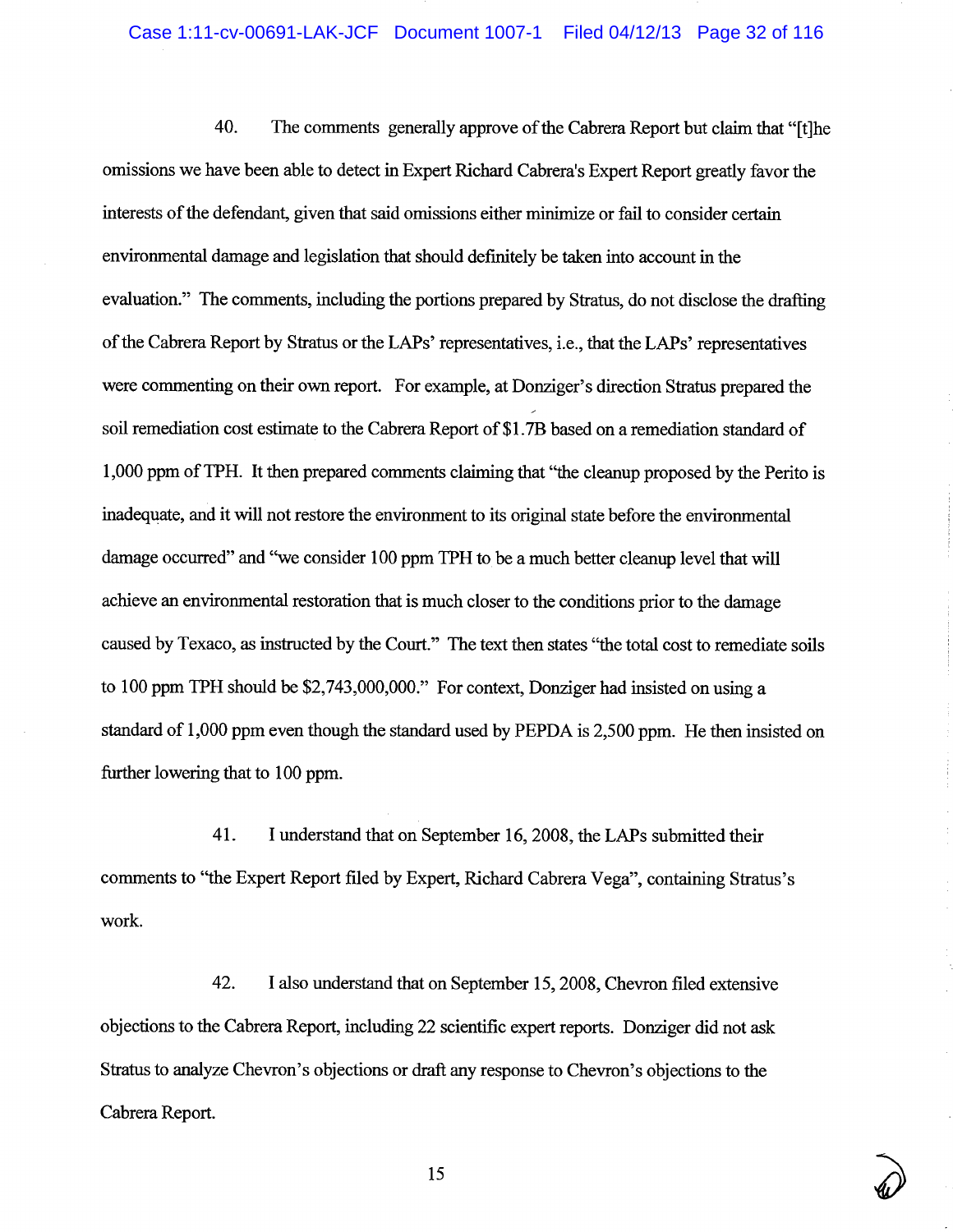# Case 1:11-cv-00691-LAK-JCF Document 1007-1 Filed 04/12/13 Page 33 of 116

43. In October 2008, shortly after the LAPs filed their comments, I received a list of questions the LAPs had directed to Cabrera that the Quito team assigned to Stratus for response. The responses were divided among Ann Maest, Bill Powers, Jen Peers myself and others at Stratus. Continuing to follow Donziger's instructions as to the confidentiality of Stratus's role, Stratus instructed Brian Lazar to edit the language of portions we had already drafted to sound "more like the Perito." Stratus drafted "Cabrera's" responses to the LAPs' comments throughout October and November 2008.

44. I understood that portions of the Cabrera Response that Stratus was drafting would be filed with the Lago Agrio court as if written by Cabrera. My discussions about this work with Donziger and the LAPs' representatives confirmed that Donziger and the LAPs' team wanted the Cabrera's Responses to increase the damages assessed by billions of dollars.

45. I understood that Cabrera filed the "Cabrera Response" based at least in part on text written by the LAPs' representatives and consultants, including Stratus, on November 17, 2008. The Cabrera Response incorporated work, calculations, and text written by Stratus, among others, and increased the damages assessed in the Cabrera Report from \$16 billion to \$27 billion.

46. Stratus sent Joe Kohn its invoices for the work it did in drafting the Cabrera Report and certain of its annexes, for drafting the comments to the Cabrera Report, and for drafting the Cabrera Response to the comments. In addition to its invoices, Stratus sent Joe Kohn budgets for this work and also sent him memos or emails regarding the work to address questions he raised about the work being done. In addition, Stratus met with Joe Kohn to discuss its work on the

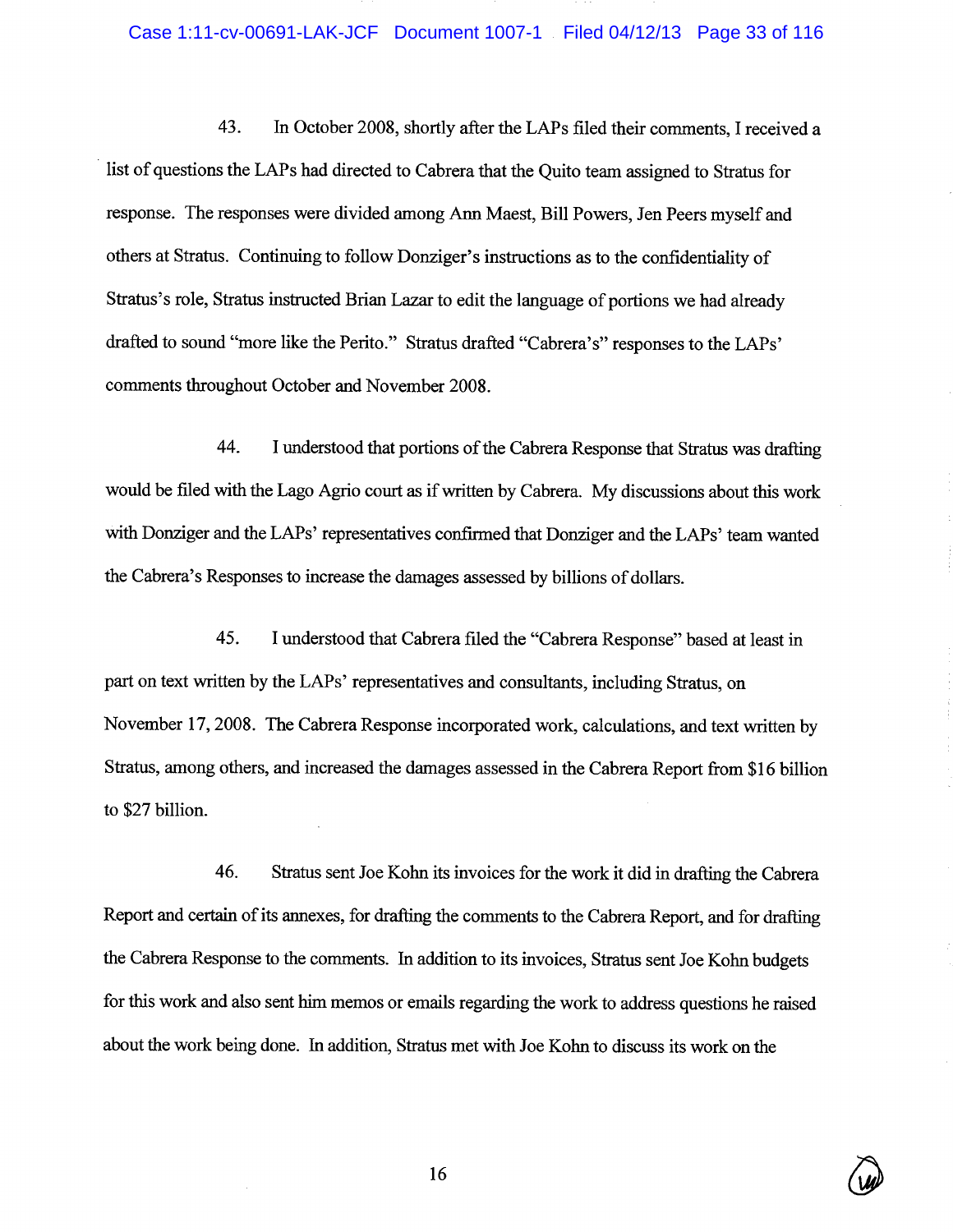Ecuador Project. Based on our invoices and memos or emails to him and conversations with him, Joe Kohn paid Stratus's drafting of portions of the Cabrera Report and Cabrera Response.

# **DAMAGES CATEGORIES IN THE CABRERA REPORT AND CABRERA RESPONSE**

47. Stratus prepared or revised draft annexes in the Cabrera Report finding more than \$14.6 billion in damages. Stratus also prepared or revised support for damage calculations in the Cabrera Response finding an additional \$7.8 billion in damages. These findings of \$22.4 billion accounted for approximately 80% of the \$27.3 billion in damages in the Cabrera Response. Below are the categories of damages that the Cabrera Report and Cabrera Response assessed against Chevron. The Cabrera damages assessment is tainted and not supported by reliable scientific bases and I disavow it.

48. Soil (\$2.7B) (Cabrera Response and Annex N). The soil remediation damages assessment of \$2.7 billion in the Cabrera Response is dependent on the LAPs' pit count, as well as on Donziger's instruction not to use the LAPs' Ecuador remediation costs compiled by 3TM. Notably, 3TM's calculations which Donziger explicitly directed me not to use, produced cleanup costs much lower than those in the Cabrera Report and Cabrera Response. Likewise, relying on the publicly available costs for Ecuadorian remediation contractors or the costs reported by Petroecuador would have produced cleanup of a fraction of those in the Cabrera Report and Cabrera Response. These local unit costs represent the best measure of unit costs that would be actually incurred in conducting a remediation in the former concession. Stratus at no time made any independent determination of the number of pits in the former concession that either (a) existed or (b) required remediation. Stratus at no time verified as reasonable for Ecuador the cost it was instructed to use in connection with the soil remediation estimate. The \$2.7B damages assessment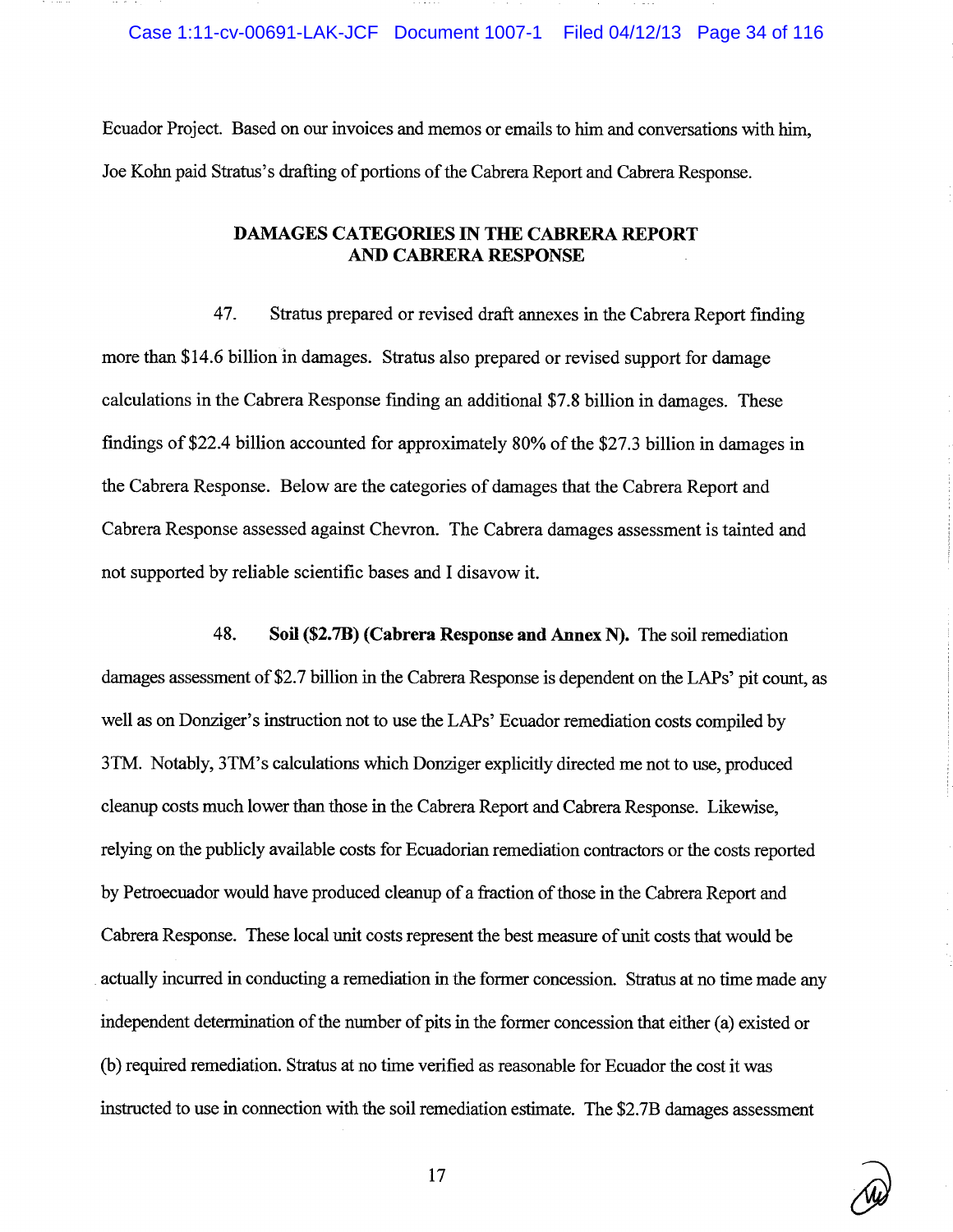in the Cabrera Responses and Annex N cannot be relied upon to support any claim of damages against Chevron, and it is not an accurate, reliable, or valid estimate.

49. Groundwater (\$3.2B) (Cabrera Response). Stratus determined that there was insufficient scientific data available to estimate the cost of any groundwater cleanup in the former concession. Due to the lack of data proving the extent of any groundwater contamination, Stratus did not include a groundwater damages assessment in the Cabrera Report, and instead estimated unit costs to remediate groundwater in the text it drafted for the Cabrera Response. However, a \$3.2 billion groundwater damages assessment that appears to be based on Stratus's unit costs is included in the Cabrera Response. There are no scientific data to support a \$3.2 billion groundwater remediation, nor am I aware of any scientific basis for the \$600 million for groundwater remediation award in the judgment. The \$3.2 billion damages assessment and the \$600 million damages award for groundwater remediation cannot be relied upon to support any claim of damages against Chevron, and they are not accurate, reliable, or valid estimates.

50. Potable Water (\$428M) (Annex R). This damages assessment as originally prepared by UBR recommended that a groundwater study be conducted to determine the existence and extent of any groundwater contamination in the former concession. That study was not done. In the absence of such a study, the damages assessment calculates an estimated cost of a potable water system. Stratus is not aware of any scientific evidence that people in the former concession area are drinking water contaminated with petroleum. To the contrary, none of the drinking water samples I have seen exceeded the drinking water guidelines or standards established by WHO and the U.S. EPA for any chemical compound related to oil operations, let alone exclusively TexPet operations. In light of the absence of any evidence that people are drinking water contaminated with petroleum compounds, there is no basis for the need to build a potable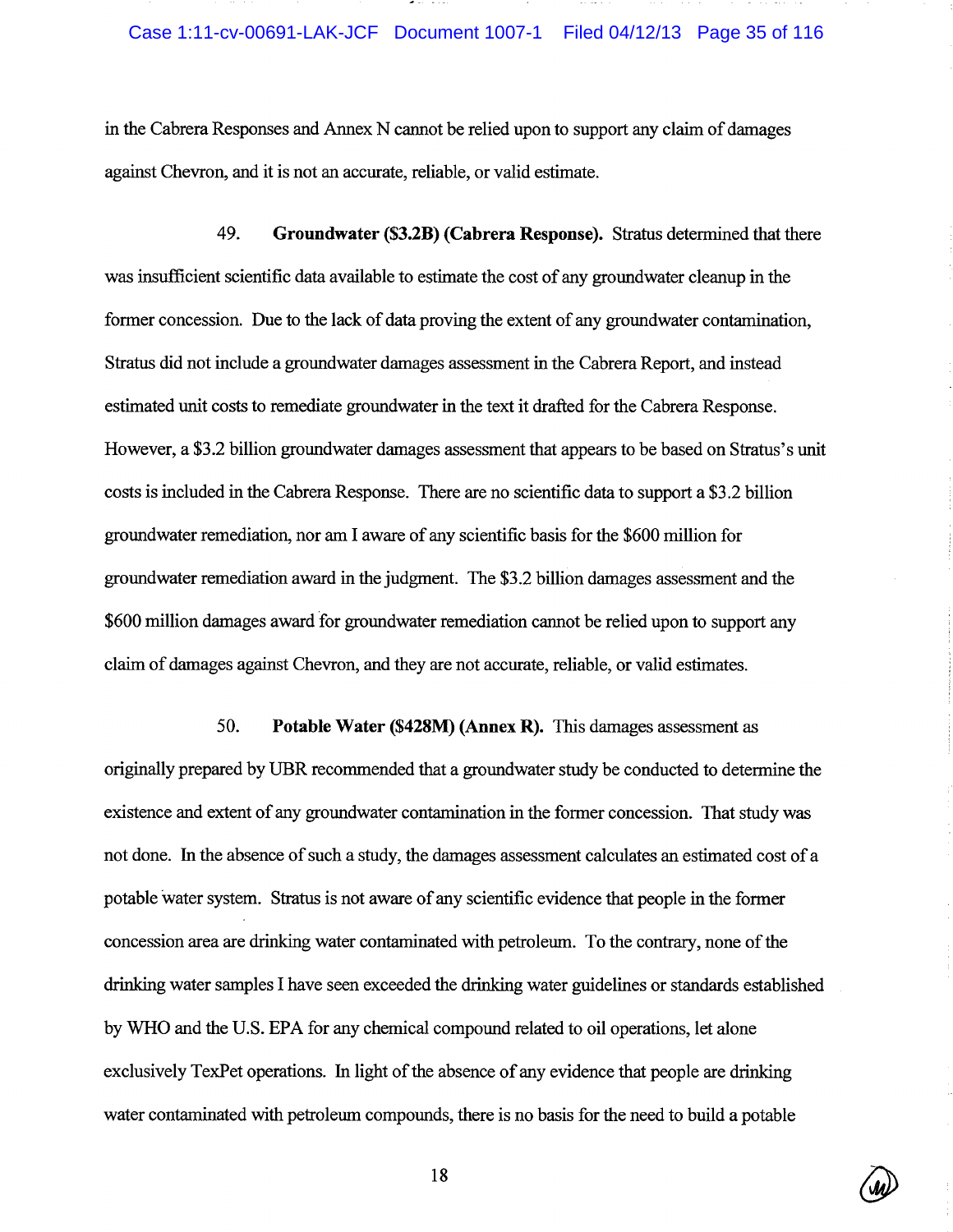# Case 1:11-cv-00691-LAK-JCF Document 1007-1 Filed 04/12/13 Page 36 of 116

water supply system because of any petroleum contamination, let alone contamination linked explicitly to TexPet. The \$428 million damages assessment for potable water cannot be relied upon to support any claim of damages against Chevron for ongoing petroleum contamination of drinking water caused by TexPet.

51. Healthcare System (\$480) (Annex P). Stratus was not involved with the preparation of this annex. Stratus did not attempt to verify the conclusions of this annex. I am not aware of any scientific data that shows that any adverse health effects are caused by contamination from petroleum operations in the Oriente.

52. **Natural Resources Damages (\$1.7B) (Annex O).** This \$1.7 billion damages assessment includes land lost due to the construction of roads, wells and stations. Natural resource damages assessment laws and regulations in the U.S. for hazardous waste sites typically do not allow for the assessment of damages for construction of roads and facilities. Donziger nonetheless instructed Stratus to include in this damages assessment land lost due to the construction of roads and facilities, which we did. The remainder of these damages is based on there being a compensable loss associated with oil contamination in the Oriente, without providing any direct evidence of the magnitude of that loss. Moreover, the damages assessment for tropical rainforest losses is based on the application of an economic approach that is not relevant to any losses incurred by the LAPs. Therefore, the claim for Natural Resource Damages in Annex O cannot be relied upon to support any claim of damages against Chevron for damages to the environment caused by TexPet.

53. Cancer (\$9.5B) (Cabrera Response and Annex Q). The amount of \$6.8 million per cancer death used in this annex was not based on any type of damages assessment.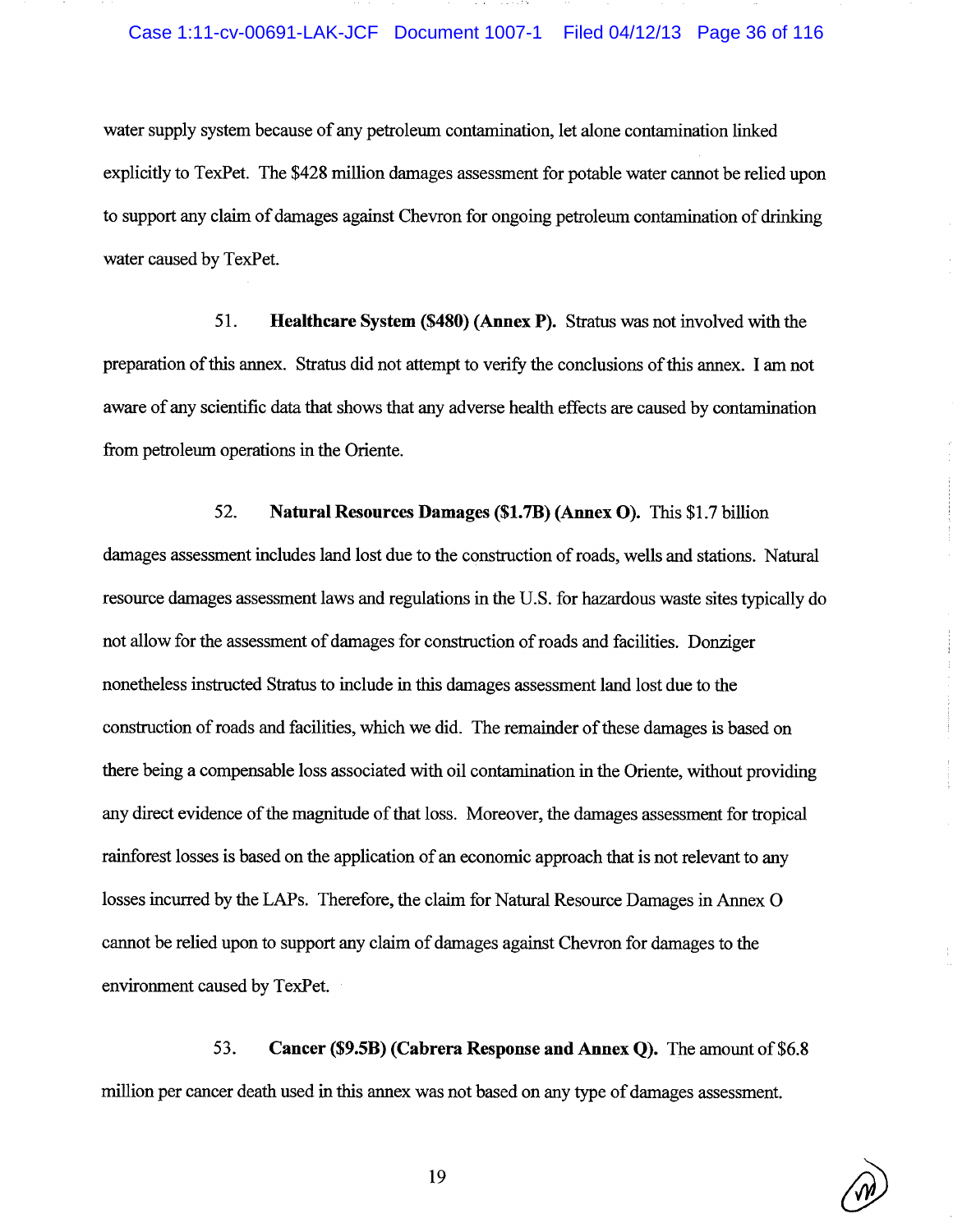Stratus had never previously performed any type of human cancer assessment in this case. During the Ecuador Project, Donziger repeatedly emphasized to Stratus the idea of recovering for regionwide "excess cancer" deaths. Also in accordance with the instructions of Donziger, Stratus used the results of the Beristain/Maldonado survey and a San Sebastian study despite the uncertainties inherent in those studies. Both the Maldonado and San Sebastian surveys are flawed and have large uncertainties for calculating excess cancer deaths in the Oriente from petroleum contamination. Neither establishes that there were, in fact, any actual "excess cancer" deaths from exposure to petroleum contamination. Moreover, Stratus received comments from San Sebastian that his data had been used incorrectly. Accordingly, the conclusion that there were 1,400 "excess cancer" deaths near the oil operations area is invalid and unsupported. Stratus is not aware of the "value of lives lost" as being used to calculate resource damages in U.S. courts, but Stratus was encouraged by Donziger to use this figure and did so. Stratus never determined that any individual actually got cancer as a result of oil production. The Cabrera Report cannot be relied upon to conclude that any individual actually has gotten cancer as a result of living near oil operations in the Oriente, that there was any elevated risk of cancer from living near oil operations in the Oriente, or that there is any reliable or valid basis for the damages assessed to Chevron.

54. Unjust Enrichment (\$8.4B) (Cabrera Response and Annex T). Donziger instructed Stratus to prepare this estimate without any discussion of who would actually have been responsible for paying the "avoided" cost under TexPet's operating agreement. Stratus used data from Bill Powers, who included costs for fields operated exclusively by Petroecuador, and who made assumptions that I did not attempt to verify. I understand this category is a form of punitive damages in Ecuador. I have never used this category before in any damages assessment, and I have no basis to believe that this is a valid claim.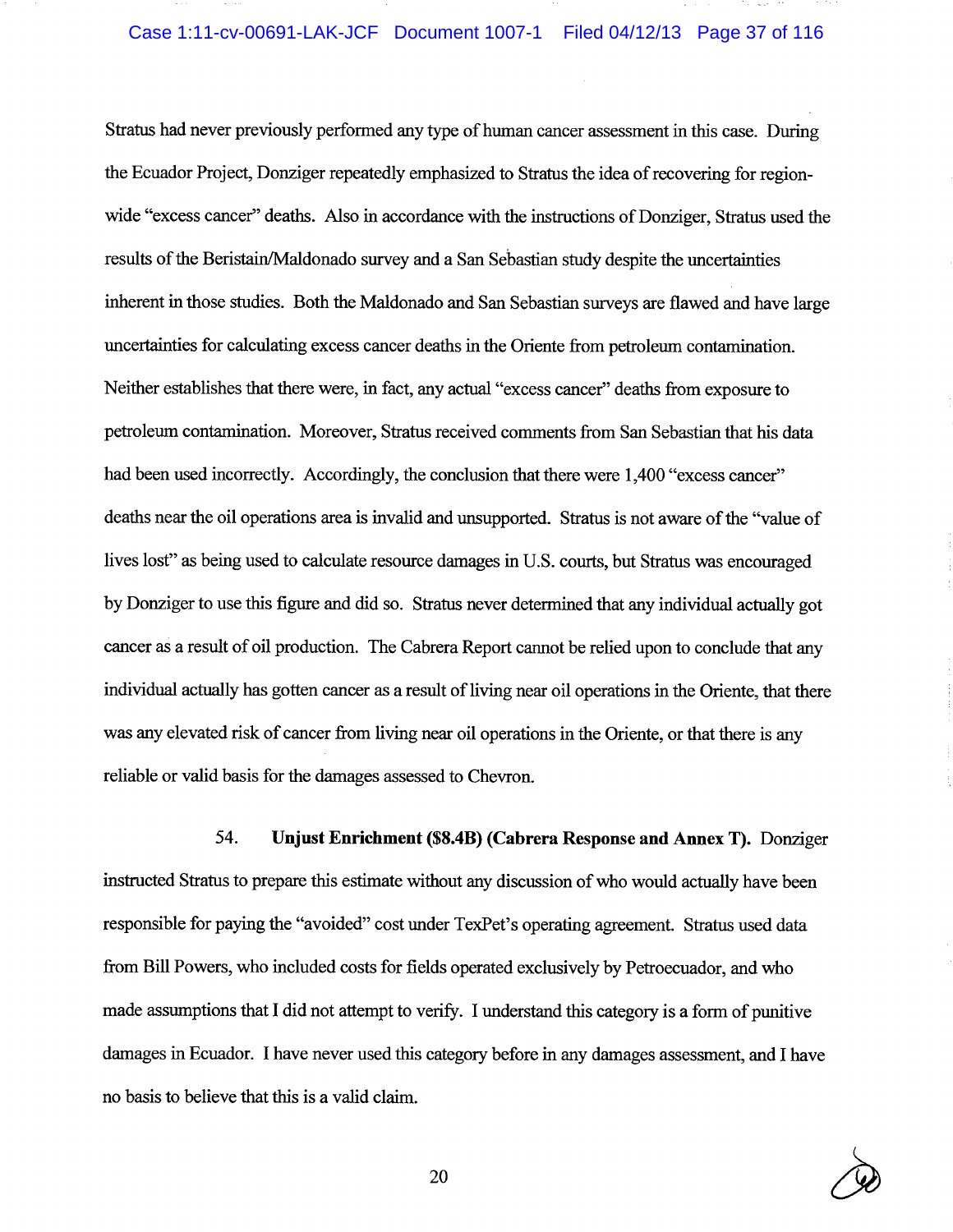55. Indigenous Culture Recovery (\$430M) (Annex M). Stratus was not involved with the preparation of this annex, and made no attempt to verify any of the alleged damages or proposed remedies. I have no basis to believe that these damages are valid or accurate.

56. Infrastructure Improvements for Petroecuador (\$375M) (Annex S). This damages assessment is premised on the assumption provided to Stratus by Donziger that Chevron should be liable for upgrading the infrastructure used by Petroecuador. Stratus did not attempt to verify this assumption, but rather included this category of damages at Donziger's direction. Stratus does not know that this assumption is valid or reasonable.

57. Per Donziger's instructions, Stratus had to conduct damages assessment work for the Ecuador Project using only the data and information that were provided to us at Donziger's direction. Stratus was not allowed to collect the additional data that it thought was relevant to the damages assessment. The damages assessment in the Cabrera Report and Cabrera Response are based on many assumptions provided by Donziger and the LAPs' representatives that Stratus does not know to be true, reasonable or accurate. In addition, I now believe the Cabrera process was tainted by Donziger and the LAPs' representatives. As a consequence, the damages assessment in the Cabrera Report and Cabrera Response are tainted and not supported by reliable scientific bases and therefore I disavow the Cabrera Report and Cabrera Response.

#### **FAILED ENDORSEMENTS AND THE STRATUS COMMENTS**

58. At Donziger's request and direction, I sought to secure endorsements of the Cabrera Report from scientists and academics. While seeking endorsements, I did not reveal Cabrera's connection to the LAPs' or Stratus's role in drafting the Cabrera Report. I understood that Donziger's effort to secure endorsements for the Cabrera Report was designed to bolster the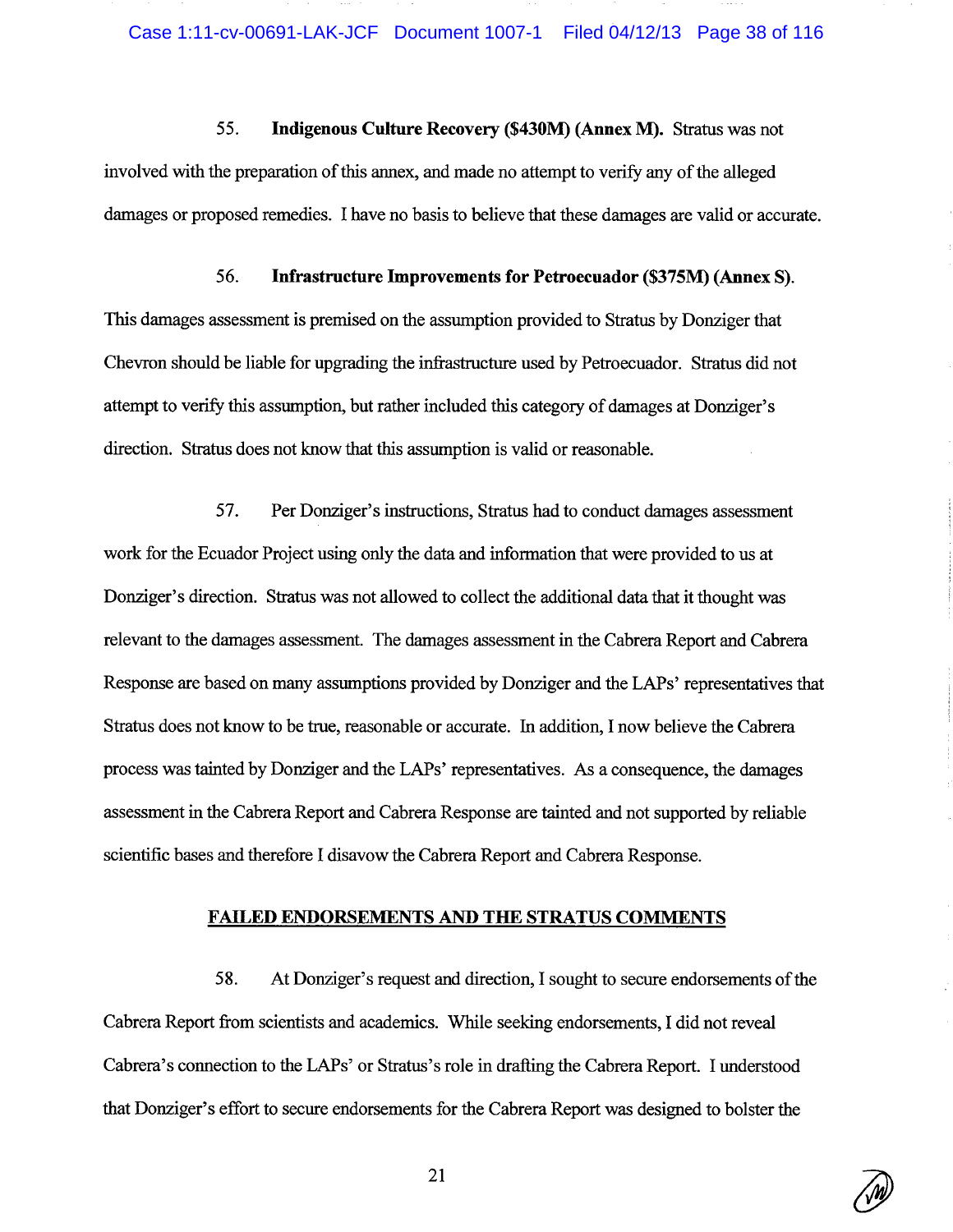report's legitimacy and value. Though done at Donziger's instruction, I regret not being transparent with everyone I solicited comments from on the Cabrera Report regarding Stratus's role in drafting the report.

59. Because the effort to secure third party endorsements failed, Donziger directed me to provide him with the December 1, 2008, "Stratus Comments" endorsing the Cabrera Report. I drafted the Stratus Comments, and they were signed by myself and four other Stratus scientists. Other than Donziger, no one outside of Stratus endorsed the Stratus Comments. In his edits, Donziger included language in the Stratus Comments describing Cabrera as a "neutral expert" equivalent to that of a United States "Special Master." By then it was apparent that Cabrera was not neutral, and had not conducted himself in the same manner as a Technical Special Master in the US would conduct himself. Nonetheless, I did not remove that language in the Stratus Comments.

60. The December 1, 2008 Stratus Comments do not disclose that Stratus drafted substantial portions of the Cabrera Report, but instead state that the report was prepared by Cabrera. The decision to issue the Stratus Comments and their content was influenced greatly by Donziger. I and Stratus deeply regret stating in the Stratus Comments that Cabrera was equivalent to a United States "Special Master." Moreover, the Stratus Comments were intended to be an endorsement of the Cabrera Report and Cabrera responses. Because I know that the damages assessment in the Cabrera Report and Cabrera Response is not supported by a scientific basis, and because I now believe the Cabrera process was tainted by Donziger and the LAPs' representatives, I withdraw and disavow any endorsement of the Cabrera Report and Cabrera Responses, including the December 1, 2008 Comments. I have spoken with each of the individuals that signed the Stratus Comments, and each of them similarly withdraws and no longer stands behind or endorses the December 1, 2008 Comments as valid.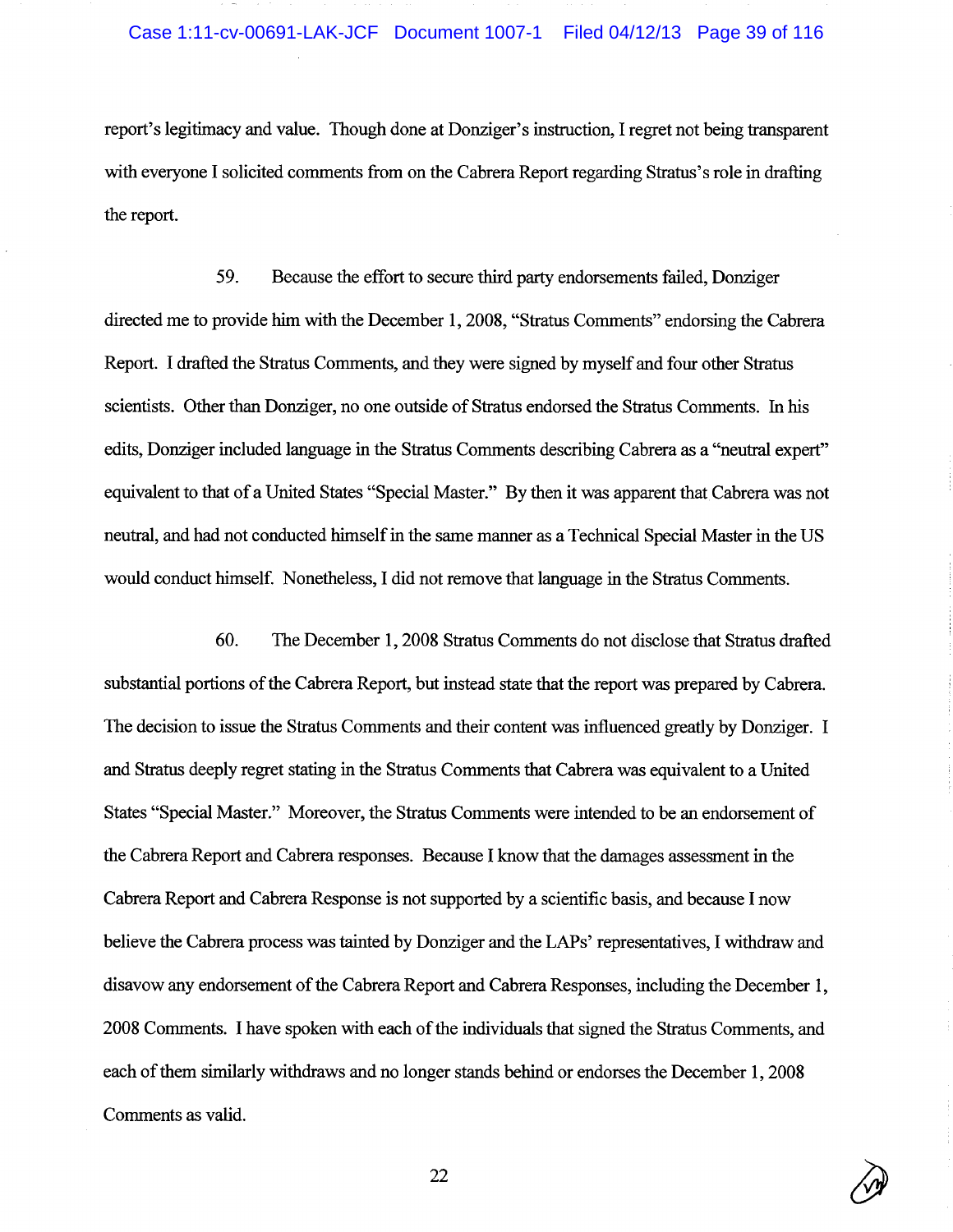61. Throughout the time I worked on the Ecuador Project, I and others at Stratus regularly communicated with Donziger and the other LAPs' representatives via e-mail and over the phone. We exchanged drafts and discussed the Cabrera Report, the comments to the Cabrera Report, and Cabrera Response and the Stratus Comments all via e-mail and over the phone on numerous occasions. Stratus and its subcontractors did the bulk of their work on the Ecuador Project in the U.S. so these types of communications were a necessary and integral part of the work.

#### **PRESENTATIONS TO FUNDERS**

62. Under Donziger's direction and oversight, I drafted and made presentations to funders and potential funders of the litigation, including Patton Boggs and Bartlit Beck Herman Palenchar &Scott. At Donziger's insistence, I did not reveal Stratus's or the LAPs' representatives' involvement in drafting the Cabrera Report or the Cabrera Response, or Cabrera's connection to the LAPs during any of these presentations.

# **MEDIA COMMUNICATIONS**

63. Throughout the entire time I worked on the Ecuador Project, I visited the Oriente on approximately seven occasions between January 2008 and October 2009. Many of the sites I visited in the Oriente were chosen for me by Donziger or the LAPs' representatives. I do not know the extent to which the conditions I saw at those sites are representative of all the sites in the former concession. Donziger did not tell me to consider or evaluate whether any of the conditions at all the sites I visited were the responsibility of Petroecuador or any operator other than TexPet. I am now aware that of the sites I previously visited, some have been remediated by Petroecuador. When I made public statements, whether to the media or otherwise, regarding the conditions I observed in Ecuador, those statements were based on my visits to a limited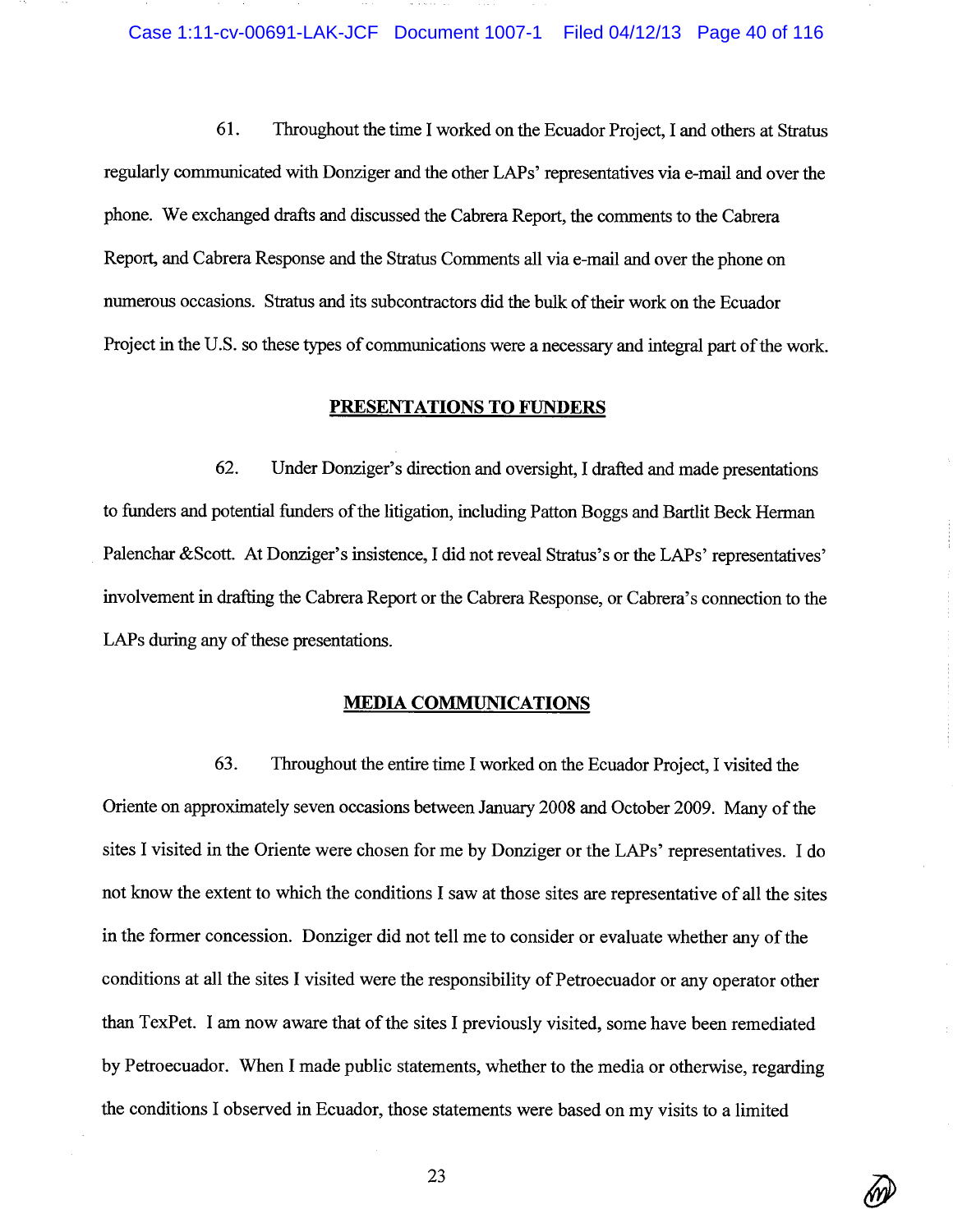# Case 1:11-cv-00691-LAK-JCF Document 1007-1 Filed 04/12/13 Page 41 of 116

number of sites in the former concession and on information provided to me by the LAPs' representatives regarding site operating history, which I did not personally observe.

64. While working on the Ecuador Project, I made a number of statements appearing in press releases and published media reports. I am a scientist. I have learned from this experience that I should stick to science and leave public relations to others. I regret that I allowed myself to be pressured by Donziger to make those public statements. Because of insufficient data and unconfirmed and unsupported assumptions provided to me by Donziger and the LAPs' representatives, and information I have learned since working on the Ecuador Project, I cannot say who may have any responsibility for any environmental contamination in the Oriente, what the extent of such contamination may be or what the appropriate damages amounts may be to remediate any such contamination. Because of this, and because I now believe the Cabrera process was tainted by Donziger and the LAPs' representatives, I cannot stand behind any statements I made to the media concerning these matters.

65. On May 3, 2009, 60 Minutes aired a segment called Amazon Crude. I was present in Ecuador during the 60 Minutes filming. Per Donziger's instructions, I did not reveal Stratus's or the LAPs' involvement in drafting the Cabrera Report, or Cabrera's connection to the LAPs' team when dealing with 60 Minutes or any other media outlet.

66. 60 Minutes televised the following statements by me: "It's a disgrace. They treated Ecuador like a trash heap." "[I]t wouldn't have happened in the United States. And if it had happened they wouldn't have gotten away with leaving it here for thirty years." I knew at the time that Chevron had never been involved in petroleum explorations activities in Ecuador, that TexPet had conducted a remediation meeting the standards agreed to by the Government of Ecuador, and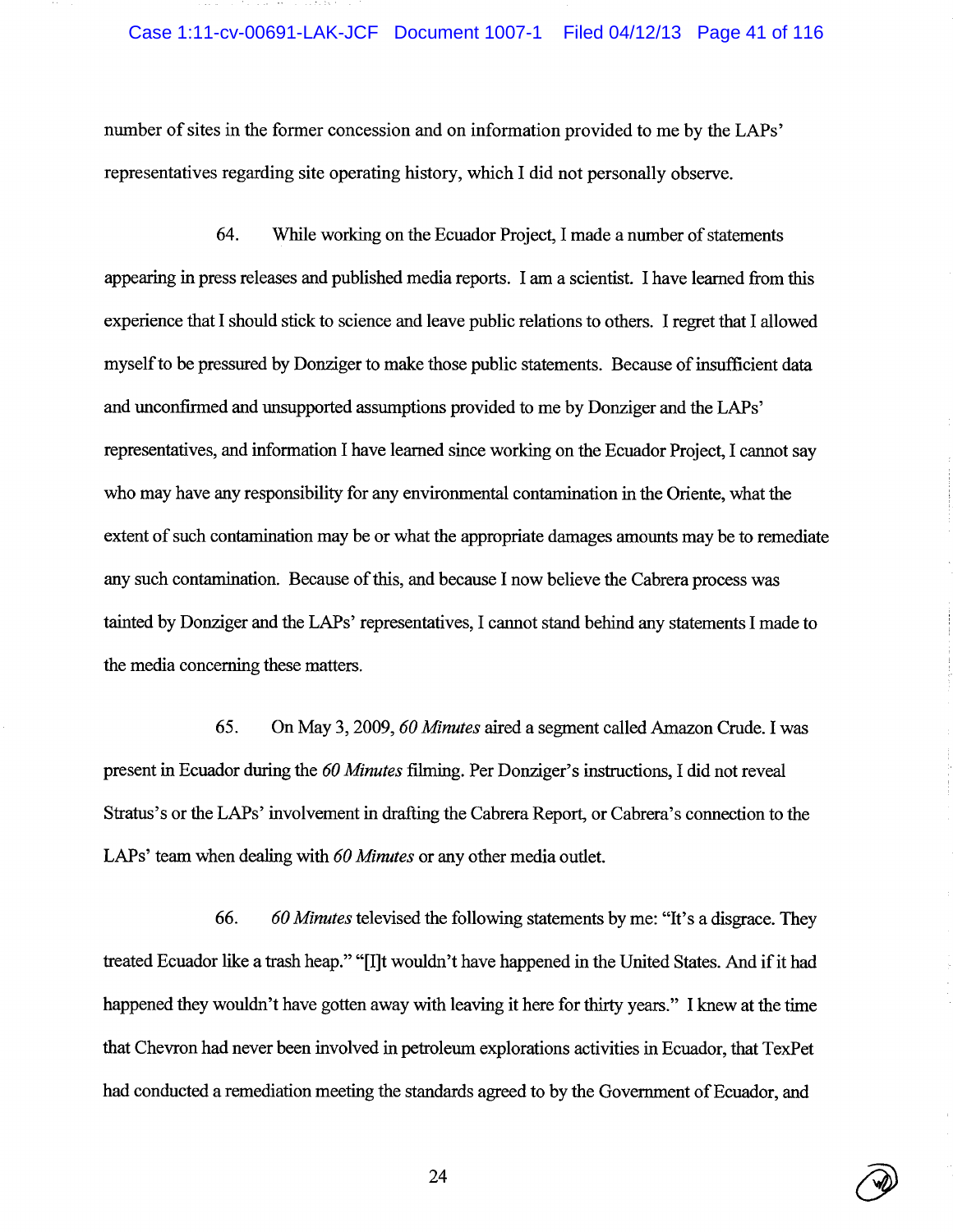# Case 1:11-cv-00691-LAK-JCF Document 1007-1 Filed 04/12/13 Page 42 of 116

that Petroecuador had operated in the region for the past 20 years. Video and still imagery shown during this 60 Minutes segment reflected Petroecuador rather than TexPet operations. Accordingly, these images and my statements were misleading in the context in which they were presented. I understand Petroecuador has publicly confirmed that they are responsible for remediating the pits at the sites visited by 60 Minutes (AG4, SSF 38, SSF 61). During the segment, 60 Minutes visits the home of Manuel Salinas. The water in Mr. Salina's well met USEPA drinking water standards (MCLs).

#### **FALSE PUBLIC STATEMENTS BY THE LAPS' TEAM**

67. I understand that the LAPs have stated in court filings that "Texaco knowingly polluted a wide swath of the Amazon rainforest in Ecuador—it is undisputed that the company discharged roughly 16 billion gallons of toxic wastewater directly into the surface waters of the Amazon basin." I never provided the LAPs' team with, and am not aware of, any evidence that would support the statement that the discharged water caused contamination that still exists. During my visits to Ecuador, I never performed any analyses of the discharged water to determine its chemical composition or toxicity.

68. I am aware that Steven Donziger testified to the congressional Tom Lantos Commission that "at least 30 times the amount of oil spilled in the Exxon Valdez disaster has been dumped onto the ancestral lands and onto the waterways of indigenous groups." I am not aware of any credible scientific evidence that would support this statement...

69. I am aware that Steven Donziger testified to the Lantos Commission that "[i]n this area of Ecuador, the water, soil and air of the Amazon rainforest on which thousands of people depend for almost every aspect of their daily sustenance is for the most part poisoned." I am

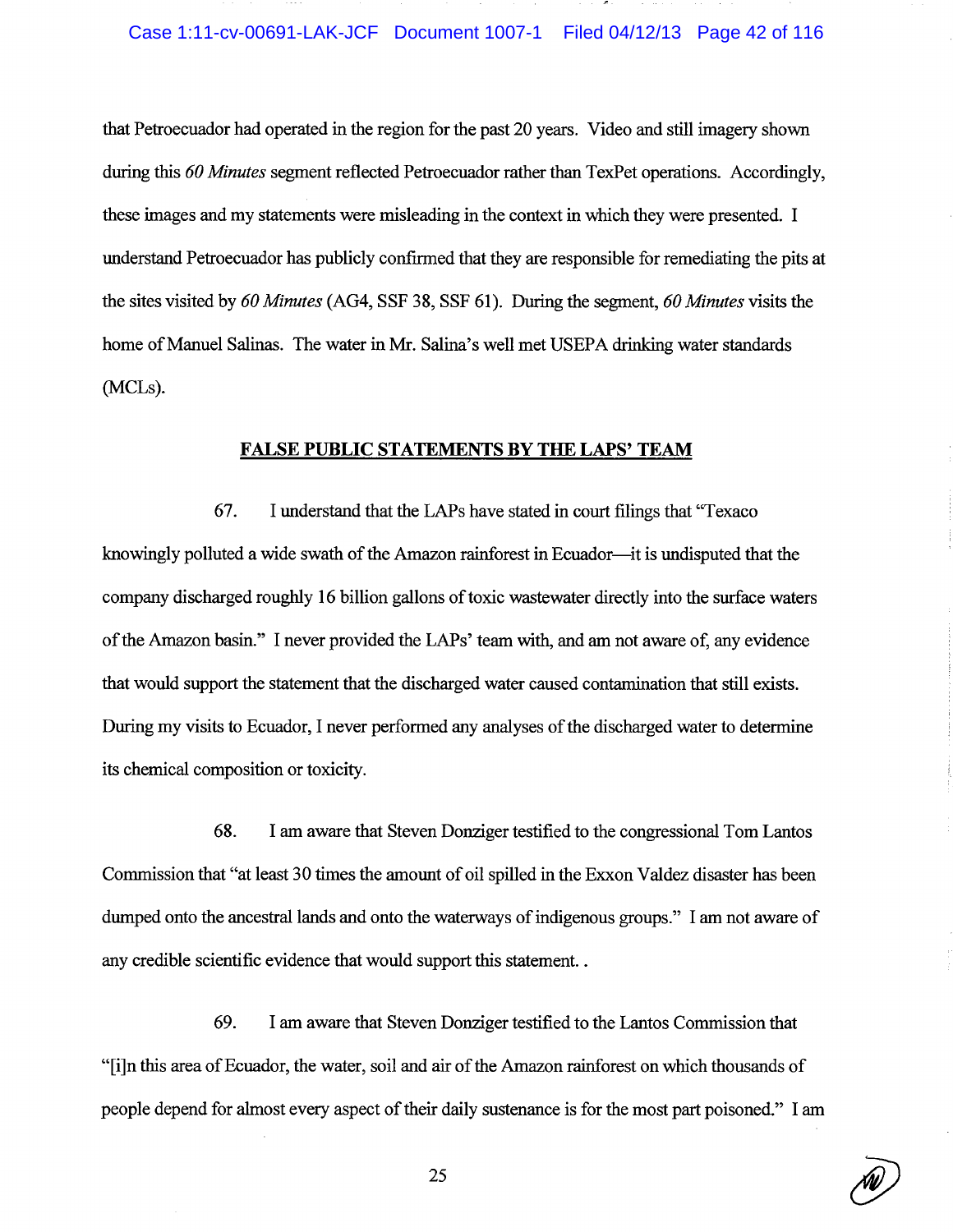# Case 1:11-cv-00691-LAK-JCF Document 1007-1 Filed 04/12/13 Page 43 of 116

not aware of any credible scientific evidence that supports the statement that the water, soil, and air in the Amazon rainforest are, for the most part, poisoned.

> 70. I am aware that there is a video posted on the website,

http://chevrontoxico.com, that states "[i]n several independent health evaluations, including one conducted in the village of San Carlos, cancer rates were up to 30 times higher than normal, and the incidence of childhood leukemia was found to have reached alarming levels. One analysis of health and population data found that more than 9,000 people in the area of TexPet's operations are going to contract cancer in the coming decades—even assuming Chevron undertakes an immediate and comprehensive remediation." I am not aware of any credible scientific evidence that supports the statement that cancer rates were up to 30 times higher than normal, or that the incidence of childhood leukemia was found to have reached alarming levels. I am not aware of credible scientific evidence that more than 9,000 people in the area of oil operations in Ecuador are going to contract cancer in the coming decades or that links any such incidence to oil operations.

#### 71. I am aware of a post on http://chevrontoxico.com/news-and-

multimedia/chevrons-corruption that the LAPs' team authored and posted which states, "[f]rom 1964 to 1990, Chevron (then Texaco) was the sole operator of an oil concession in Ecuador that ravaged thousands of square miles of once-pristine rainforest, poisoned the environment of tens of thousands of people, and decimated Indigenous tribes who had lived sustainably in the region for millennia." I am not aware of any credible scientific evidence that supports the statement that TexPet's operation of the concession ravaged thousands of square miles of once-pristine rainforest, that it poisoned the environment of tens of thousands of people, or that it decimated indigenous tribes who lived in the region.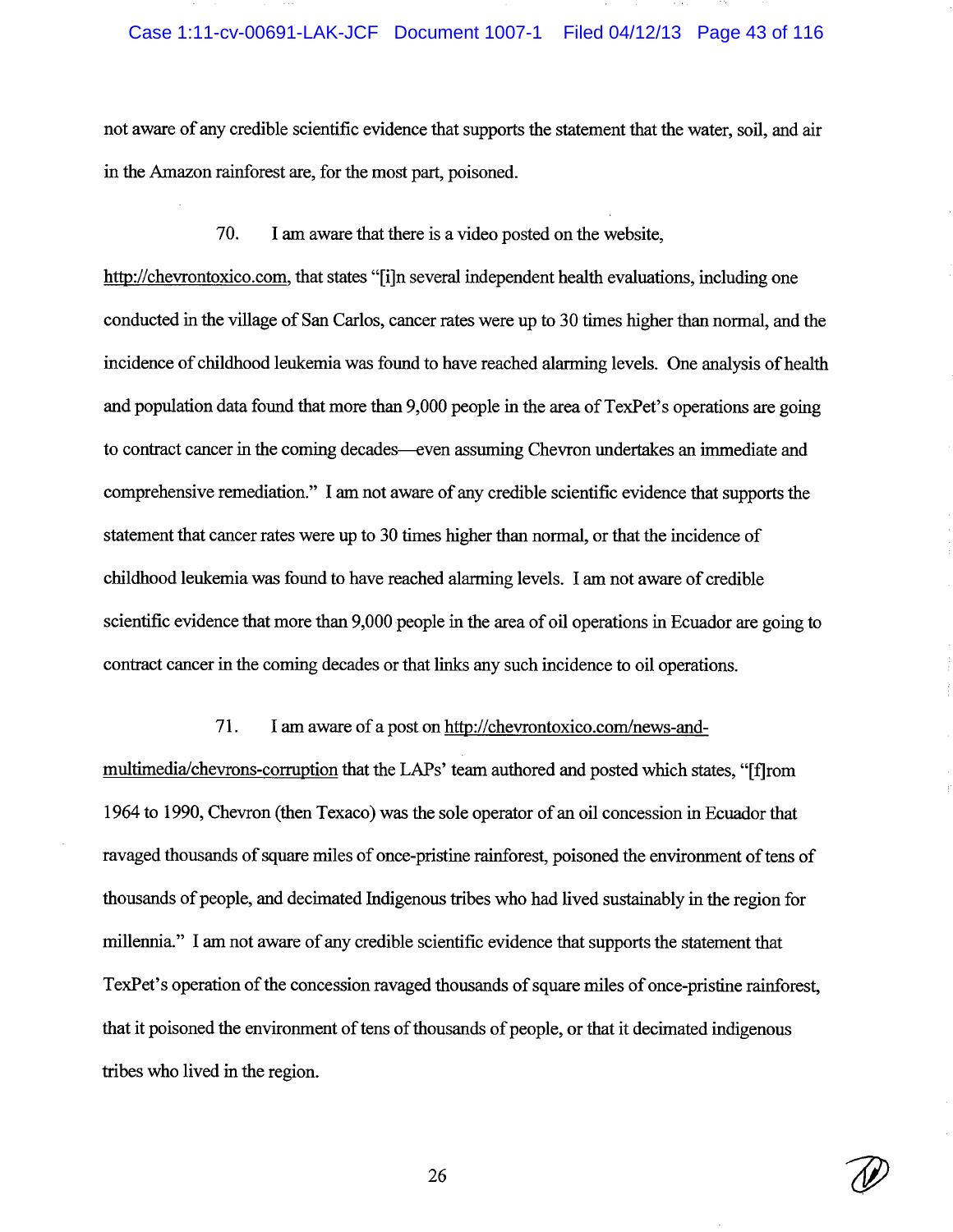72. I am aware of a post on http://chevrontoxico.com/about/rainforest-chernobyl that the LAPs' team authored and posted which states, "Texaco conducted a sham 'clean-up' of less than 1% of the damage of its former sites beginning in 1995, in most cases merely covering open pits with dirt or burning off the crude by-products." I am not aware of any credible scientific evidence that supports the statement that TexPet (much less Texaco or Chevron) cleaned up only 1% of the damage of its former sites for which it was responsible, or that it did so by merely covering up with dirt or burning off the crude by-products.

73. Based on my own experience in this matter and my own observations of the conduct of Donziger and the LAPs' representatives, I have no scientific bases to believe any of the public statements referenced above to be true.

#### **STRATUS 1782 PROCEEDINGS**

74. Stratus became aware of Chevron's request for discovery under Section 1782 around February 2010. Stratus was, at that time, prepared to make full disclosure and turn over documents requested regarding the Cabrera Report and Stratus's role in it. Indeed, Stratus disclosed all material facts regarding its involvement in the Cabrera Report to Stratus's own counsel, Joe Silver and Martin Beier of Silver & DeBoskey, and to Jeff Shinder of Constantine & Cannon. Donziger and the LAPs' counsel encouraged Stratus's counsel to delay compliance, with the issued subpoena, in ways that Stratus's counsel did not feel were consistent with his ethical obligations. Absent intervention by Donziger and the LAPs' U.S. counsel, Stratus would have turned over to Chevron all documents in accordance with the schedule set forth in the Court proceeding. A litigation consultant working with Donziger and Patton Boggs attorneys obtained Stratus's documents and files several months before the documents were provided to Chevron.